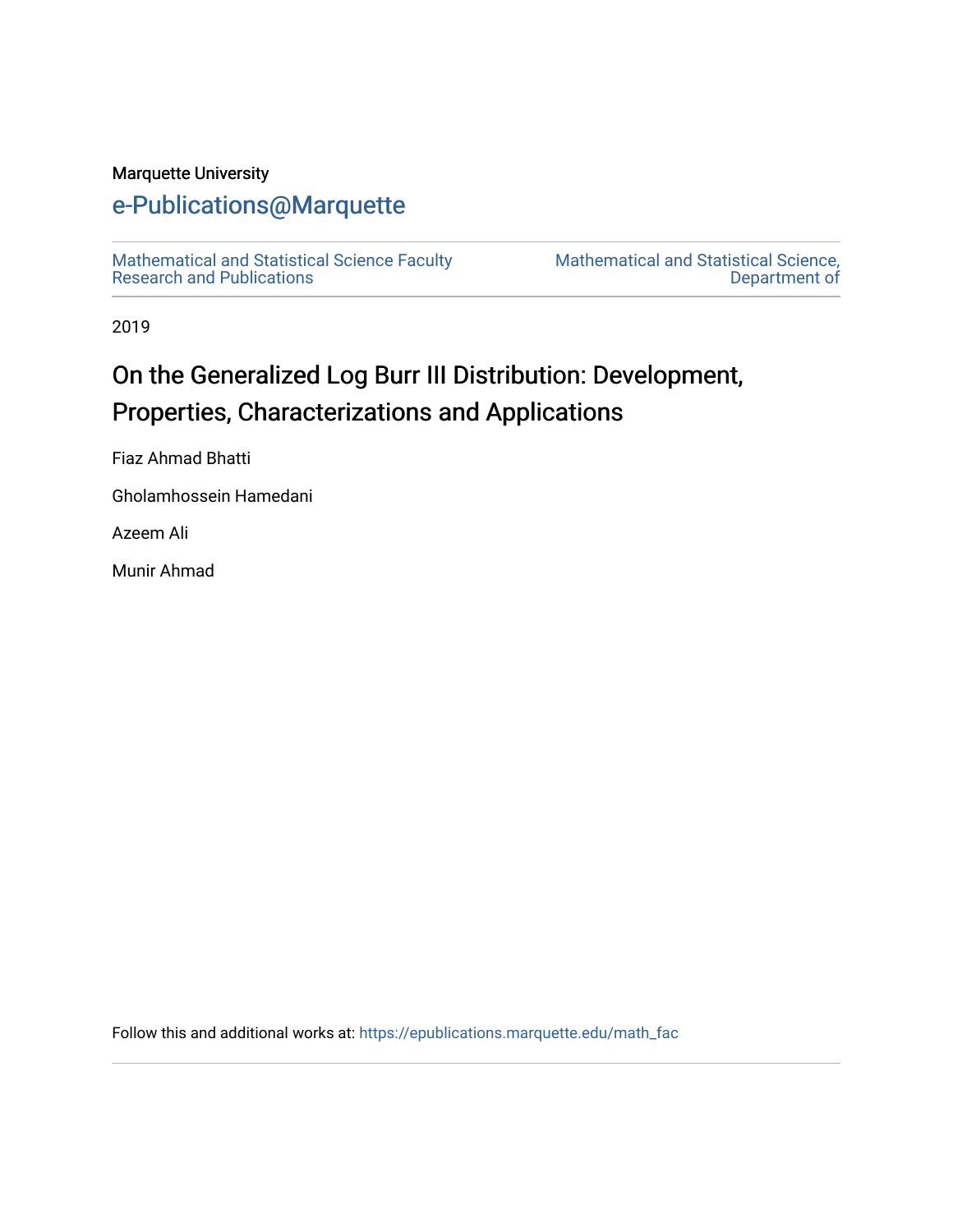See discussions, stats, and author profiles for this publication at: [https://www.researchgate.net/publication/332465284](https://www.researchgate.net/publication/332465284_On_the_Generalized_Log_Burr_III_Distribution_Development_Properties_Characterization_and_Applications?enrichId=rgreq-57512977ecb8f952fbbef9c6952eea69-XXX&enrichSource=Y292ZXJQYWdlOzMzMjQ2NTI4NDtBUzo3OTcyMTg2NzYxNjY2NjNAMTU2NzA4MzE1MjUwMQ%3D%3D&el=1_x_2&_esc=publicationCoverPdf)

#### [On the Generalized Log Burr III Distribution Development,](https://www.researchgate.net/publication/332465284_On_the_Generalized_Log_Burr_III_Distribution_Development_Properties_Characterization_and_Applications?enrichId=rgreq-57512977ecb8f952fbbef9c6952eea69-XXX&enrichSource=Y292ZXJQYWdlOzMzMjQ2NTI4NDtBUzo3OTcyMTg2NzYxNjY2NjNAMTU2NzA4MzE1MjUwMQ%3D%3D&el=1_x_3&_esc=publicationCoverPdf) Properties, Characterization and Applications

**Article** · April 2019 CITATIONS 2 READS 125 **4 authors:** [FIAZ AHMAD BHATTI](https://www.researchgate.net/profile/Fiaz_Bhatti4?enrichId=rgreq-57512977ecb8f952fbbef9c6952eea69-XXX&enrichSource=Y292ZXJQYWdlOzMzMjQ2NTI4NDtBUzo3OTcyMTg2NzYxNjY2NjNAMTU2NzA4MzE1MjUwMQ%3D%3D&el=1_x_5&_esc=publicationCoverPdf) [National College of Business Administration & Economics](https://www.researchgate.net/institution/National_College_of_Business_Administration_Economics?enrichId=rgreq-57512977ecb8f952fbbef9c6952eea69-XXX&enrichSource=Y292ZXJQYWdlOzMzMjQ2NTI4NDtBUzo3OTcyMTg2NzYxNjY2NjNAMTU2NzA4MzE1MjUwMQ%3D%3D&el=1_x_6&_esc=publicationCoverPdf) **24** PUBLICATIONS **25** CITATIONS SEE PROFILE [Azeem Ali](https://www.researchgate.net/profile/Azeem_Ali6?enrichId=rgreq-57512977ecb8f952fbbef9c6952eea69-XXX&enrichSource=Y292ZXJQYWdlOzMzMjQ2NTI4NDtBUzo3OTcyMTg2NzYxNjY2NjNAMTU2NzA4MzE1MjUwMQ%3D%3D&el=1_x_5&_esc=publicationCoverPdf) [National College of Business Administration & Economics](https://www.researchgate.net/institution/National_College_of_Business_Administration_Economics?enrichId=rgreq-57512977ecb8f952fbbef9c6952eea69-XXX&enrichSource=Y292ZXJQYWdlOzMzMjQ2NTI4NDtBUzo3OTcyMTg2NzYxNjY2NjNAMTU2NzA4MzE1MjUwMQ%3D%3D&el=1_x_6&_esc=publicationCoverPdf) **26** PUBLICATIONS **51** CITATIONS [SEE PROFILE](https://www.researchgate.net/profile/Azeem_Ali6?enrichId=rgreq-57512977ecb8f952fbbef9c6952eea69-XXX&enrichSource=Y292ZXJQYWdlOzMzMjQ2NTI4NDtBUzo3OTcyMTg2NzYxNjY2NjNAMTU2NzA4MzE1MjUwMQ%3D%3D&el=1_x_7&_esc=publicationCoverPdf) [Gholamhossein Hamedani](https://www.researchgate.net/profile/Gholamhossein_Hamedani?enrichId=rgreq-57512977ecb8f952fbbef9c6952eea69-XXX&enrichSource=Y292ZXJQYWdlOzMzMjQ2NTI4NDtBUzo3OTcyMTg2NzYxNjY2NjNAMTU2NzA4MzE1MjUwMQ%3D%3D&el=1_x_5&_esc=publicationCoverPdf) [Marquette University](https://www.researchgate.net/institution/Marquette_University?enrichId=rgreq-57512977ecb8f952fbbef9c6952eea69-XXX&enrichSource=Y292ZXJQYWdlOzMzMjQ2NTI4NDtBUzo3OTcyMTg2NzYxNjY2NjNAMTU2NzA4MzE1MjUwMQ%3D%3D&el=1_x_6&_esc=publicationCoverPdf) **155** PUBLICATIONS **1,357** CITATIONS SEE PROFILE [Munir Ahmad](https://www.researchgate.net/profile/Munir_Ahmad23?enrichId=rgreq-57512977ecb8f952fbbef9c6952eea69-XXX&enrichSource=Y292ZXJQYWdlOzMzMjQ2NTI4NDtBUzo3OTcyMTg2NzYxNjY2NjNAMTU2NzA4MzE1MjUwMQ%3D%3D&el=1_x_5&_esc=publicationCoverPdf) [National College of Business Administration & Economics](https://www.researchgate.net/institution/National_College_of_Business_Administration_Economics?enrichId=rgreq-57512977ecb8f952fbbef9c6952eea69-XXX&enrichSource=Y292ZXJQYWdlOzMzMjQ2NTI4NDtBUzo3OTcyMTg2NzYxNjY2NjNAMTU2NzA4MzE1MjUwMQ%3D%3D&el=1_x_6&_esc=publicationCoverPdf) **116** PUBLICATIONS **991** CITATIONS [SEE PROFILE](https://www.researchgate.net/profile/Munir_Ahmad23?enrichId=rgreq-57512977ecb8f952fbbef9c6952eea69-XXX&enrichSource=Y292ZXJQYWdlOzMzMjQ2NTI4NDtBUzo3OTcyMTg2NzYxNjY2NjNAMTU2NzA4MzE1MjUwMQ%3D%3D&el=1_x_7&_esc=publicationCoverPdf) EEE<br>
Gholar<br>
Marquu<br>
155PUE<br>
SEEF

#### **Some of the authors of this publication are also working on these related projects:**

| ۴<br>o |
|--------|
| ٠      |

Project

Organization Development & Change [View project](https://www.researchgate.net/project/Organization-Development-Change?enrichId=rgreq-57512977ecb8f952fbbef9c6952eea69-XXX&enrichSource=Y292ZXJQYWdlOzMzMjQ2NTI4NDtBUzo3OTcyMTg2NzYxNjY2NjNAMTU2NzA4MzE1MjUwMQ%3D%3D&el=1_x_9&_esc=publicationCoverPdf)

The Beta Weibull-G Family of Distributions: Theory, Characterizations and Applications [View project](https://www.researchgate.net/project/The-Beta-Weibull-G-Family-of-Distributions-Theory-Characterizations-and-Applications?enrichId=rgreq-57512977ecb8f952fbbef9c6952eea69-XXX&enrichSource=Y292ZXJQYWdlOzMzMjQ2NTI4NDtBUzo3OTcyMTg2NzYxNjY2NjNAMTU2NzA4MzE1MjUwMQ%3D%3D&el=1_x_9&_esc=publicationCoverPdf)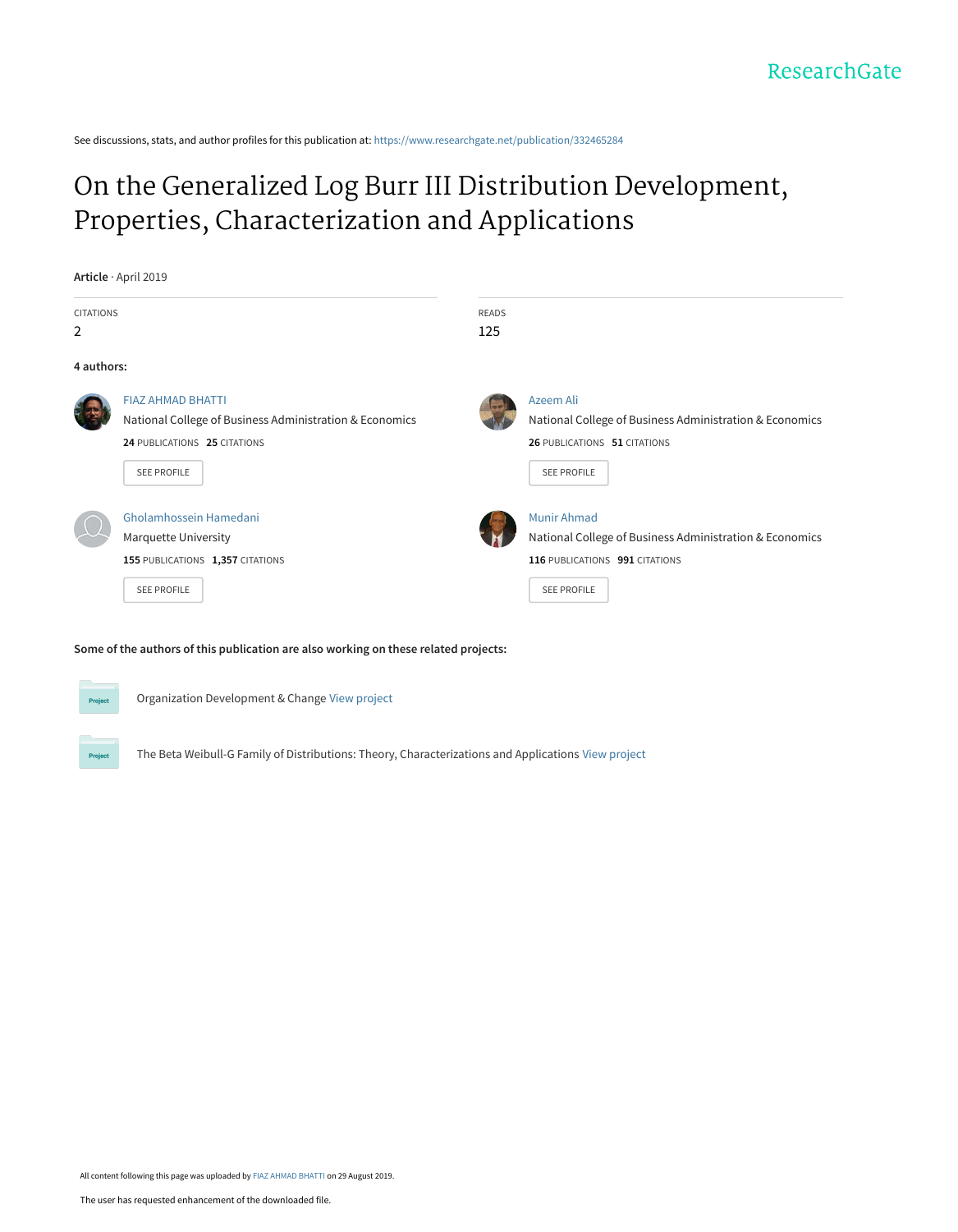#### **ON THE GENERALIZED LOG BURR III DISTRIBUTION: DEVELOPMENT, PROPERTIES, CHARACTERIZATIONS AND APPLICATIONS**

**Fiaz Ahmad Bhatti<sup>1</sup> , Azeem Ali<sup>2</sup> , G.G. Hamedani<sup>3</sup>** and **Munir Ahmad<sup>1</sup>**

<sup>1</sup> National College of Business Administration and Economics Lahore Pakistan. Email: [fiazahmad72@gmail.com](mailto:fiazahmad72@gmail.com) [munirahmaddr@yahoo.co.uk](mailto:munirahmaddr@yahoo.co.uk)

 $2$  University of Veterinary and Animal Sciences, Lahore, Pakistan. Email: [syedazeemali@gmail.com](mailto:syedazeemali@gmail.com)

<sup>3</sup> Marquette University, USA, Email: g.hamedani@mu.edu

#### **ABSTRACT**

In this paper, we present a generalized log Burr III (GLBIII) distribution developed on the basis of a generalized log Pearson differential equation (GLPE). The density function of the GLBIII is exponential, arc, J, reverse-J, bimodal, left-skewed, rightskewed and symmetrical shaped. The hazard rate function of GLBIII distribution has various shapes such as constant, increasing, decreasing, increasing-decreasing, upsidedown bathtub and modified bathtub. Descriptive measures such as quantile function, submodels, ordinary moments, moments of order statistics, incomplete moments, reliability and uncertainty measures are theoretically established. The GLBIII distribution is characterized via different techniques. Parameters of the GLBIII distribution are estimated using maximum likelihood method. A simulation study is performed to illustrate the performance of the maximum likelihood estimates (MLEs). Goodness of fit of this distribution through different methods is studied. The potentiality and usefulness of the GLBIII distribution is demonstrated via its applications to two real data sets.

#### **KEY WORDS**

Moments; Uncertainty; Reliability; Characterizations and Maximum Likelihood.

#### **1. INTRODUCTION**

In recent decades, various continuous univariate distributions have been established but many data sets from reliability, insurance, finance, hydrology, climatology, biomedical sciences and other areas do not follow these distributions. Therefore, modified, extended and generalized distributions and their applications to problems in these areas is a clear necessity of day.

The modified, extended and generalized distributions are attained by the introduction of some transformation or addition of one or more parameters to the baseline distribution. These new developed distributions provide better fit to data than the sub and competing models.

Burr (1942) proposed 12 distributions as Burr family to fit cumulative frequency functions on frequency data. Burr distributions XII, III and X are frequently used. Burr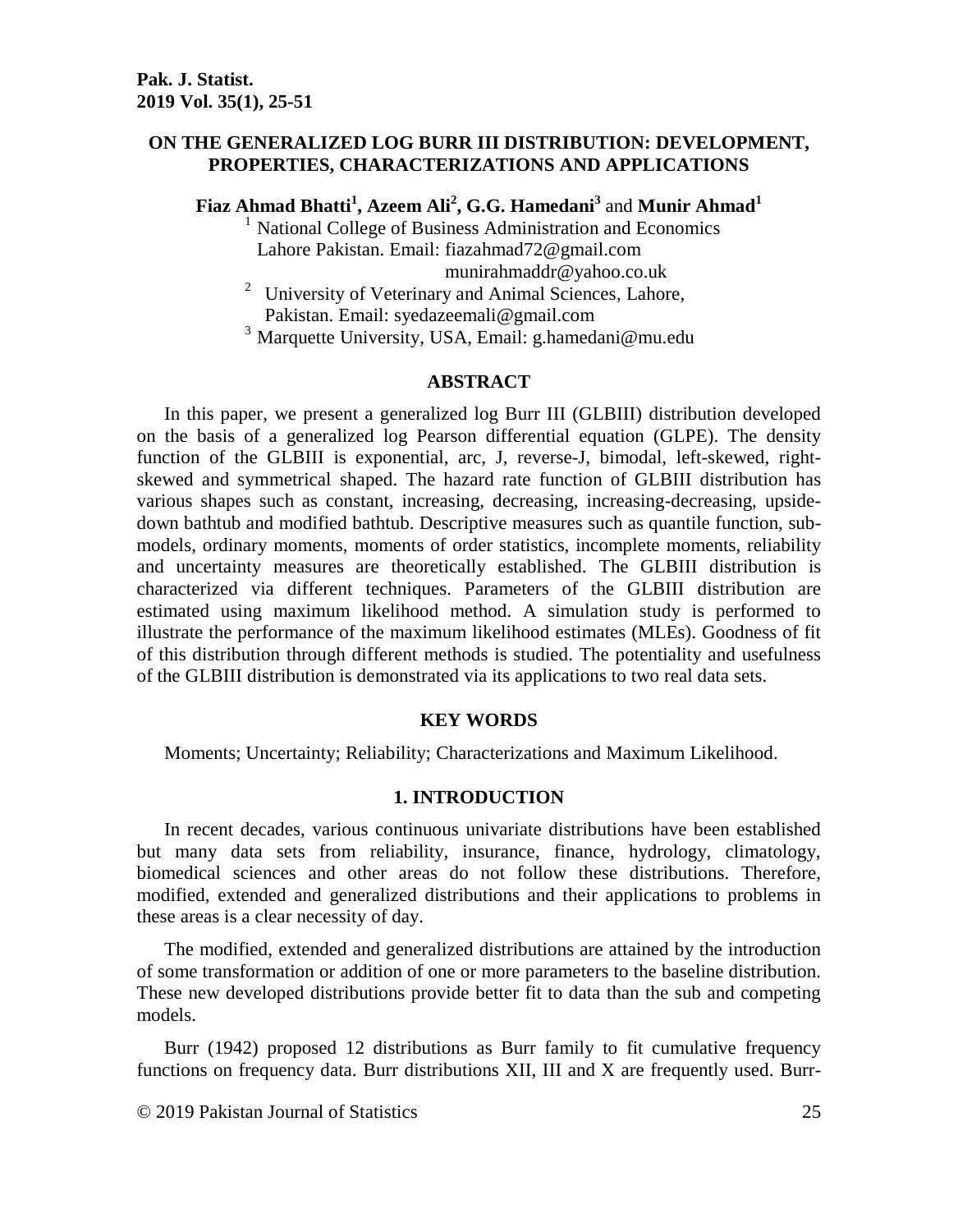III (BIII) distribution has wide applications in modeling insurance data in finance and business and failure time data in reliability, survival and acceptance sampling plans.

Many modified, extended and generalized forms of BIII distribution are presented in literature such as two parameter family of distributions (Mielke; 1973), inverse Burr (Kleiber and Kotz; 2003), BIII (Gove et al.; 2008), three-parameter Burr III (Shao et al.; 2008), Dagum (Benjamin et al.; 2013) Modified BIII (Ali et al.; 2015), McDonald BIII (Gomes et al.; 2015), family of size (Sinner et al.; 2016), mixture of two BIII (Moisheer; 2016), gamma Burr III (Kehinde et al.; 2017), gamma BIII (Cordeiro et al.; 2017), Odd-Burr generalized family of distributions (Alizadeh et al.; 2017) odd Burr-III family (Jamil et al.; 2017), Kumaraswamy odd Burr G family (Nasir et al.; 2018) and generalized BIII (Kehinde et al.; 2018).

The main purpose of this article is to develop a more flexible model of BIII type called the GLBIII distribution. The GLBIII density is exponential, arc, J, reverse-J, bimodal, left-skewed, right-skewed and symmetrical shaped. The GLBIII distribution has constant, increasing, decreasing, increasing-decreasing, upside-down bathtub and modified bathtub hazard rate function. The flexible nature of the GLBIII distribution helps to serve as the best alternative model to other current models to model real data in reliability, life testing, survival analysis and other related areas of research. The GLBIII distribution offers better fits than sub and competing models.

The article is composed of the following sections. In section 2, the GLBIII distribution is developed on the basis of the generalized log Pearson differential equation. Some basic structural properties, some plots and sub-models are also studied. In section 3, moments, incomplete moments and some other properties are derived. In section 4, reliability and uncertainty measures are derived. In section 5, characterizations of GLBIII distribution is studied based on (i) conditional expectation; (ii) ratio of truncated moments; (iii) reverse hazard function and (iv) elasticity function. In Section 6, the parameters of the GLBIII are estimated using maximum likelihood method. In Section 7, a simulation study is performed to illustrate the performance of the maximum likelihood estimates (MLEs) of the GLBIII distribution. In Section 8, the potentiality and usefulness of the GLBIII distribution is demonstrated via its applications to the real data sets. Goodness of fit of the GLBIII distribution through different methods is studied. The ultimate comments are given in Section 9.

#### **2. DEVELOPMENT OF THE GLBIII DISTRIBUTION**

The generalized log Pearson differential equation (Bhatti et al. 2018a & Bhatti et al. 2018b) is

is  
\n
$$
\frac{1}{f(x)} \frac{df}{dx} = \frac{1}{x} \frac{a_0 + a_1 (\ln x) + a_2 (\ln x)^2 + \dots + a_m (\ln x)^m}{b_0 + b_1 (\ln x) + b_2 (\ln x)^2 + \dots + b_n (\ln x)^n}, x > 1,
$$
\n(1)

$$
f(x) dx \t x b_0 + b_1 (\ln x) + b_2 (\ln x)^2 + ... + b_n (\ln x)^n
$$
  
\ntaking  $a_2 = a_3 = ... a_{m-2} = 0$ ,  $b_0 = 0$ ,  $b_2 = b_3 = ... b_{n-1} = 0$ ,  $m = n = -2a + 1$ , we have  
\n
$$
\frac{d}{dx} \Big[ \ln f(x) \Big] = \frac{1}{x} \Bigg[ \frac{a_0 + a_1 (\ln x) + a_{m-1} (\ln)^{-2a} + a_m (\ln)^{-2a+1}}{b_1 (\ln x) + b_n (\ln)^{-2a+1}} \Bigg].
$$
 (2)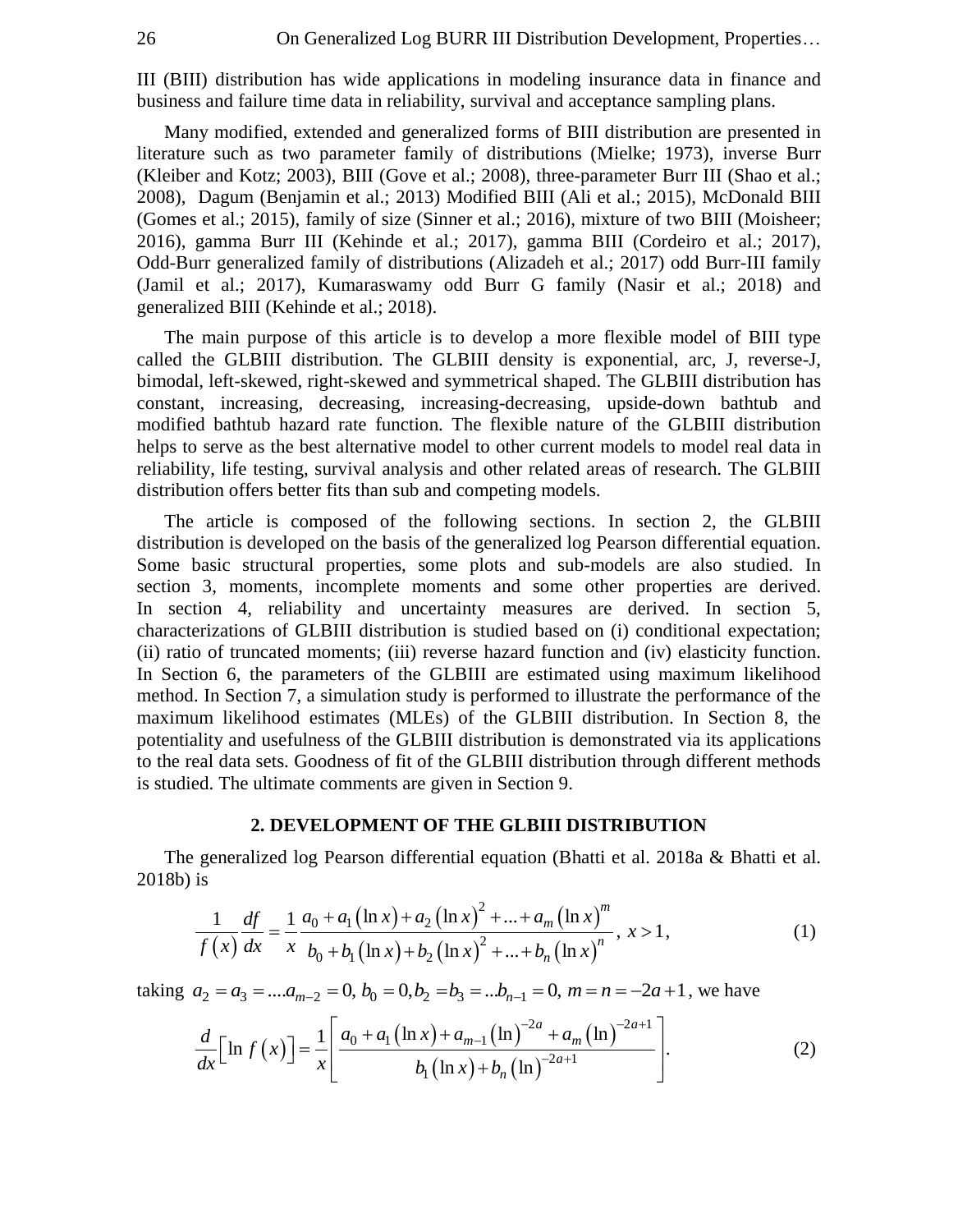For  $a_m = -b_n$ ,  $a_1 = -b_1$ , and integrating both sides of (2) we obtain

$$
f(x) = k \frac{(\ln x)^{\frac{a_0}{b_1}}}{x} \left( 1 + \frac{b_n}{b_1} (\ln x)^{-2a} \right)^{\left( \frac{a_0 - a_{m-1}b_1}{2a a_0 b_n} \right)}, \quad x > 1,
$$
 (3)

where  $k =$ 

$$
\frac{2a}{\left(\frac{b_1}{b_n}\right)^{-\frac{a_0+b_1}{(2a)b_1}}B\left(\frac{a_0+b_1}{(-2a)b_1}, \frac{a_0-a_{m-1}b_1-a_0b_n-b_1b_n}{(-2a)b_1b_n}\right)}
$$
 is

constant and  $B(.,.)$  is the beta function.

stant and  $B(.,.)$  is the beta function.<br>Again taking  $a_0 = -(2a+1)b^{-2a}$ ,  $a_1 = -b^{-2a}$ ,  $a_{m-1} = (2ap-1)$ ,  $a_m = -1$ ,  $b_1 = b^{-2a}$ ,  $b_n = 1$  $-(p+1)$ 

in (3), so the pdf of the GLBIII distribution is  
\n
$$
f(x) = \frac{2ap}{bx} \left( \frac{\ln x}{b} \right)^{(-2a-1)} \left[ 1 + \left( \frac{\ln x}{b} \right)^{-2a} \right]^{-(p+1)}, x > 1, a > 0, b > 0, p > 0.
$$
\n(4)

The cdf of the GLBIII distribution with parameters  $a, b$  and  $p$  is

For 
$$
F(x) = \left[1 + \left(\frac{\ln x}{b}\right)^{-2a}\right]^{-p}
$$
,  $x \ge 1, a > 0, b > 0, p > 0.$ 

#### **2.1 Transformations and Compounding**

The GLBIII distribution is derived through (i) ratio of exponential and gamma random variables and (ii) compounding generalized inverse log Weibull (GILW) and gamma distributions.

#### **2.1 Lemma (i)**

If the random variable  $Z_1$  follows exponential distribution with parameter value 1 and the random variable  $Z_2$  follows gamma i.e.,  $Z_2 \sim gamma(\theta; p)$ , then for

$$
Z_1 = \left(\frac{\ln X}{b}\right)^{-2a} Z_2, \text{ we have } X = \exp\left[b\left(\frac{Z_2}{Z_1}\right)^{\frac{1}{2a}}\right] \sim \text{GLBIII}(a, b, p).
$$

**Lemma (ii):**

Let 
$$
w(x; a, b, \theta) = \frac{2a\theta}{bx} \left(\frac{\ln x}{b}\right)^{-2a-1} e^{-\theta \left(\frac{\ln x}{b}\right)^{-2a}}, x > 1
$$
, be pdf of GILW distribution and

let  $\theta$  have gamma distribution with pdf  $g(\theta, p) = \frac{1}{\Gamma(p)}$  $g(\theta, p) = \frac{1}{\Gamma(p)} \theta^{p-1} e^{-\theta}, \theta > 0$ , then integrating the effect of  $\theta$  with the help of

the normalizing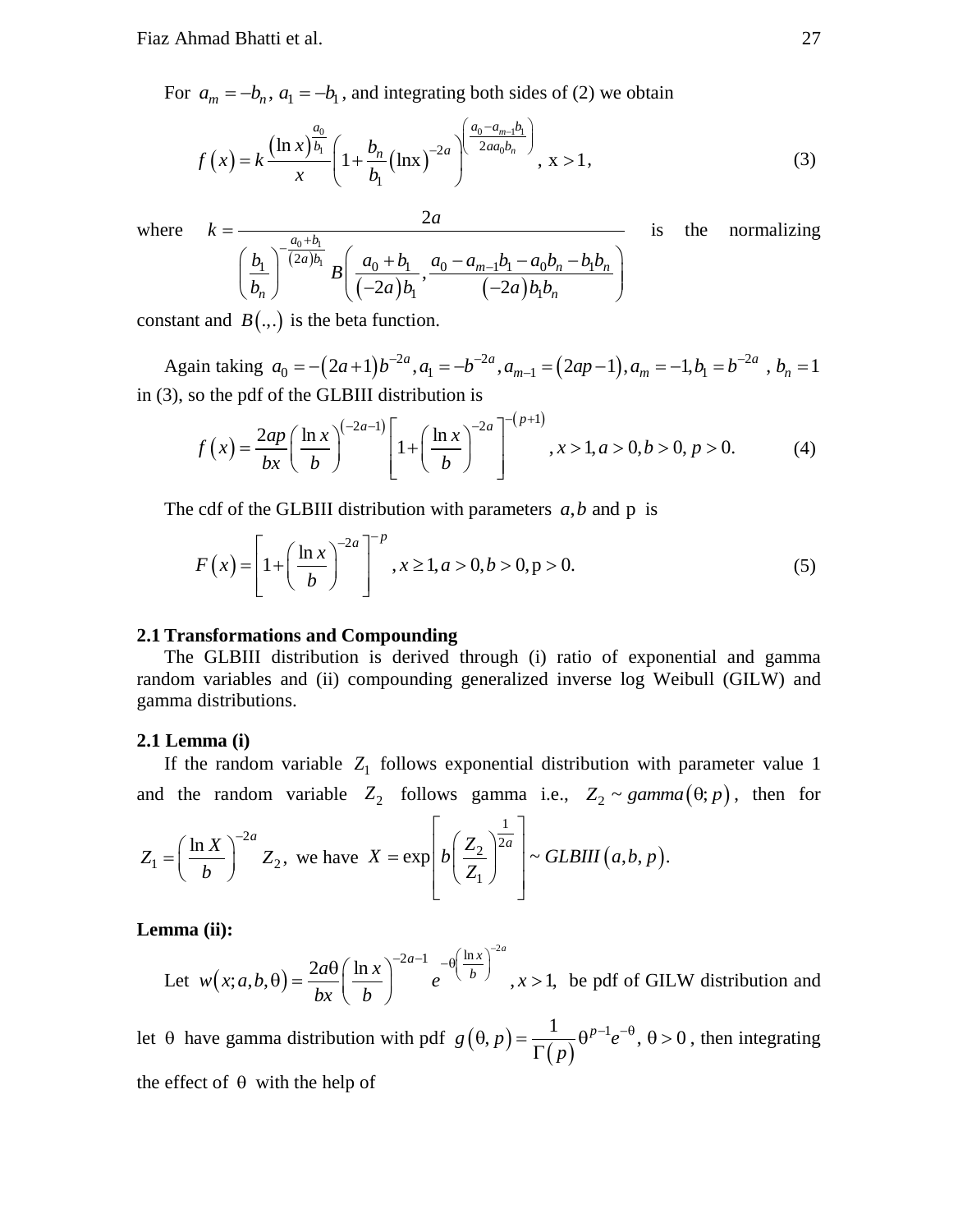$$
f(x;a,b,p) = \int_{0}^{\infty} GLW(x;a,b,\theta)g(\theta,p)d\theta
$$
, we have  $X \sim GLBIII(a,b,p)$ .

Proof for Lemma (ii) is given in Appendix A.

#### **2.2 Basic Structural Properties**

The survival function, hazard function, cumulative hazard function, reverse hazard function, the Mills ratio and elasticity of a random variable *X* with the GLBIII distribution with parameters  $a, b$  and  $p$  are given, respectively, by

$$
S(x) = 1 - \left[1 + \left(\frac{\ln x}{b}\right)^{-2a}\right]^{-p},\tag{6}
$$

$$
h(x) = \frac{\frac{2ap}{bx} \left(\frac{\ln x}{b}\right)^{-2a-1} \left[1 + \left(\frac{\ln x}{b}\right)^{-2a}\right]^{-(p+1)}}{1 - \left[1 + \left(\frac{\ln x}{b}\right)^{-2a}\right]^{-p}},\tag{7}
$$

$$
H(x) = -\ln\left(1 - \left(1 + \left(\frac{\ln x}{b}\right)^{-2a}\right)^{-p}\right),\tag{8}
$$

$$
r_F(x) = \frac{2ap}{bx} \left(\frac{\ln x}{b}\right)^{2a-1} \left[1 + \left(\frac{\ln x}{b}\right)^{-2a}\right]^{-1},
$$
\n(9)

$$
m(x) = \frac{S(x)}{f(x)} = \frac{bx}{2ap} \left(\frac{\ln x}{b}\right)^{2a+1} \left[1 + \left(\frac{\ln x}{b}\right)^{-2a}\right]^{(p+1)} \left[1 - \left[1 + \left(\frac{\ln x}{b}\right)^{-2a}\right]^{-p}\right], \quad (10)
$$

and

$$
e(x) = \frac{d \ln F(x)}{d \ln x} = \frac{2ap}{b} \left(\frac{\ln x}{b}\right)^{-2a-1} \left[1 + \left(\frac{\ln x}{b}\right)^{-2a}\right]^{-1}.
$$
 (11)

The mode of the GLBIII distribution is obtained by solving  $\frac{d}{dx}(\ln(f(x)))=0$ , *i.e.*,

The mode of the GLBIII distribution is obtained by solving 
$$
\frac{d}{dx}(\ln(f(x))) = 0
$$
, *i.e.*,  
\n
$$
-b\left(\frac{\ln x}{b}\right)\left[1+\left(\frac{\ln x}{b}\right)^{-2a}\right] - (2a+1)\left[1+\left(\frac{\ln x}{b}\right)^{-2a}\right] + 2a(p+1)\left(\frac{\ln x}{b}\right)^{-2a-1}\left(\frac{\ln x}{b}\right) = 0.
$$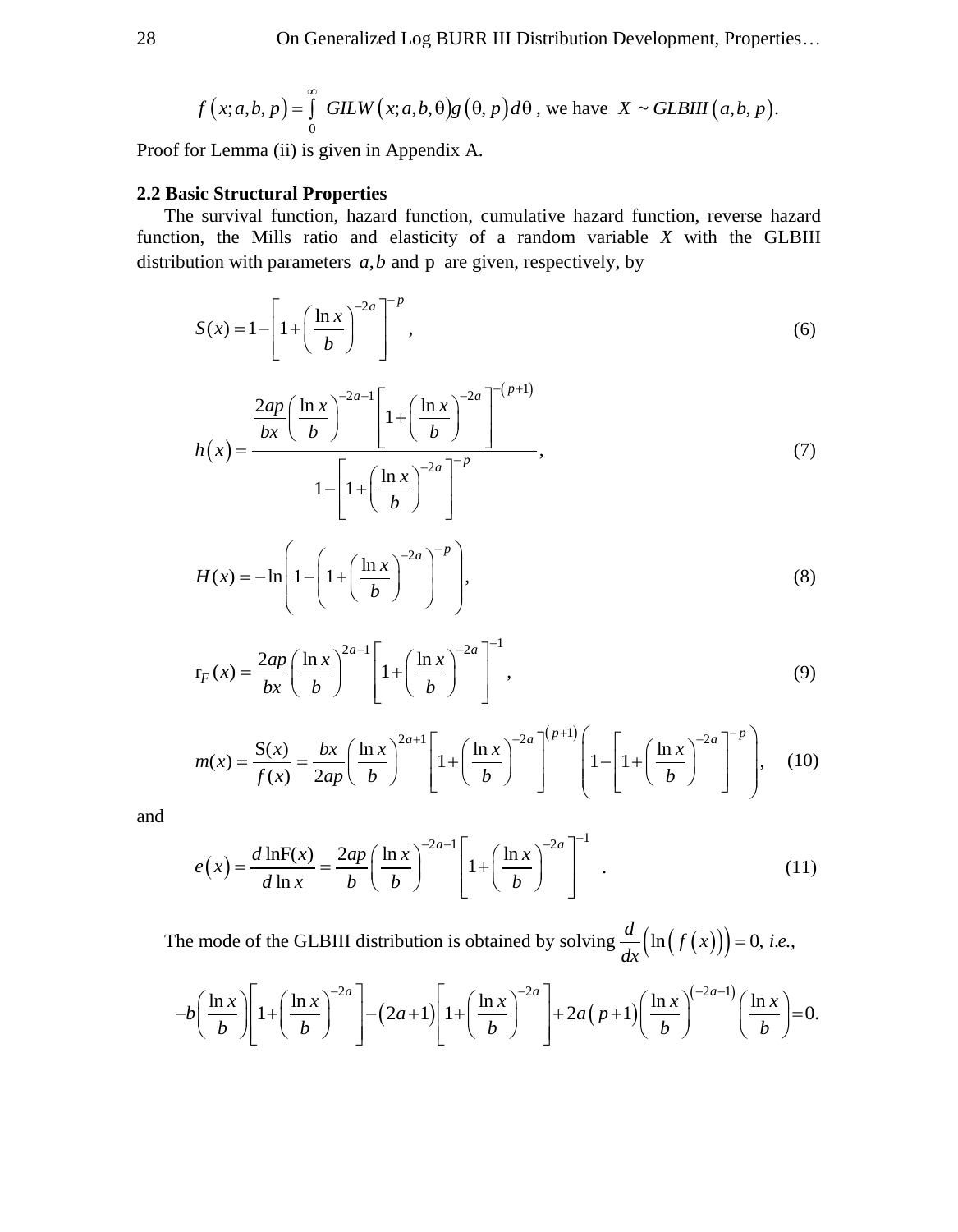Let 
$$
\frac{\ln X}{b} = Y
$$
, we have  $bY^{-2a+1} - (2ap - 1)Y^{-2a} + bY + (2a + 1) = 0$ .  
\nFor a=1/2, we obtain  $\hat{x} = \exp\left(-\left(b2^{-1} + 1\right) + 2^{-1}\sqrt{b^2 + 4 + 4bp}\right)$ .  
\nThe quantile function of the GLBIII distribution is  $x_q = \exp\left[b\left(q^{-\frac{1}{p}} - 1\right)^{-\frac{1}{2a}}\right]$  and its random number generator is  $x = \exp\left[b\left(\frac{-1}{2-p} - 1\right)^{-\frac{1}{2a}}\right]$  where the random variable Z has

random number generator is  $x = \exp \left[ b \left( z^{-\frac{1}{p}} - 1 \right)^{-\frac{1}{2a}} \right]$  wh where the random variable Z has

the uniform distribution on  $(0,1)$ .

#### **2.3 Sub Models of the GLBIII Distribution**

The GLBIII distribution has the following sub models.

| S.No.          | X                | 2a               | $\boldsymbol{h}$             | $\boldsymbol{p}$       | <b>Model</b>                                                     |  |
|----------------|------------------|------------------|------------------------------|------------------------|------------------------------------------------------------------|--|
| 1              | X                | 2a               | b                            | $\mathbf{1}$           | new double log-logistic distribution                             |  |
| 2              | X                | $\boldsymbol{p}$ | b                            | $\boldsymbol{p}$       | new log Para-log-logistic distribution                           |  |
| 3              | X                | 1                | b                            | $\boldsymbol{p}$       | new extended generalized inverse log<br>Weibull distribution     |  |
| $\overline{4}$ | X                | 1                | b                            | 1                      | new extended generalized inverse log<br>exponential distribution |  |
| 5              | X                | 1                | b                            | 2                      | new extended generalized inverse log<br>Rayleigh distribution    |  |
| 6              | $\boldsymbol{X}$ | 2a               | $\beta p^{-2a}$              | $p \rightarrow \infty$ | generalized inverse log Weibull<br>distribution                  |  |
| $\overline{7}$ | $\boldsymbol{X}$ | 1                | 1<br>$\beta p \overline{2a}$ | $p \rightarrow \infty$ | generalized inverse log exponential<br>distribution              |  |
| 8              | $ln X = Y$       | 2a               | 1                            | $\boldsymbol{p}$       | generalized BIII distribution                                    |  |
| 9              | $ln X = Y$       | 2a               | $\boldsymbol{b}$             | $\boldsymbol{p}$       | <b>BIII</b> distribution                                         |  |
| 10             | $ln X = Y$       | 1                | b                            | $\boldsymbol{p}$       | Lomax distribution                                               |  |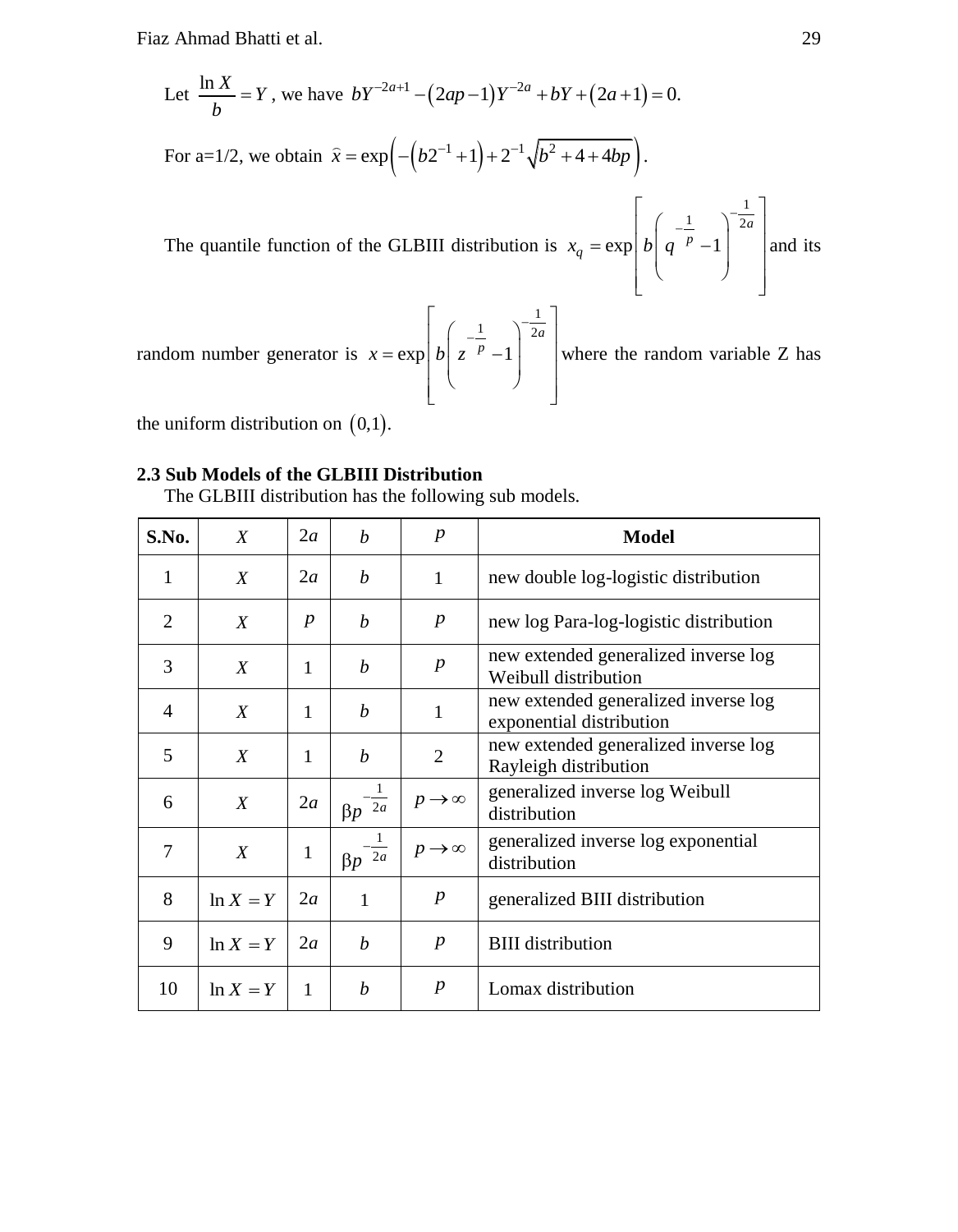# 2.4 Shapes of the GLBIII Density and Hazard Rate Functions **2.4 Shapes of the GLBIII Density and Hazard Rate Functions**

bimodal, left-skewed, right-skewed and symmetrical. The GLBIII distribution has has constant, increasing, decreasing, increasing-decreasing, upside-down bathtub and and Figure 1 shows that shapes of the GLBIII density are exponential, arc, J, reverse-J, Figure 1 shows that shapes of the GLBIII density are exponential, arc, J, reverse-J, left-skewed, right-skewed and symmetrical. The GLBIII distribution bathtub upside-down decreasing, increasing-decreasing, modified bathtub hazard rate function (Figure 2). modified bathtub hazard rate function (Figure 2). increasing, bimodal, constant,



## **2.5 Stochastic Ordering**  2.5 Stochastic Ordering

 The idea of stochastic ordering is often used to display the ordering tool in life time models (Shaked et al., 1995). Stochastic orders are also used to study location and The idea of stochastic ordering is often used to display the ordering tool in life time (Shaked et al., 1995). Stochastic orders are also used to study location and magnitude of random variables. magnitude of random variables. models

### Definition 2.5.1: **Definition 2.5.1:**

A random variable is said to be smaller than a random variable Y in the (i) stochastic if A random variable is said to be smaller than a random variable  $Y$  in the (i) stochastic  $X \leq_{hr}$ (ii) hazard rate order for all *x*, (ii) hazard rate order for all  $x$ ,  $F_x(x) \geq F_y(x)$  $F_x(x) \geq F_y(x)$ if  $X \leq_{\textnormal{sr}} Y$ order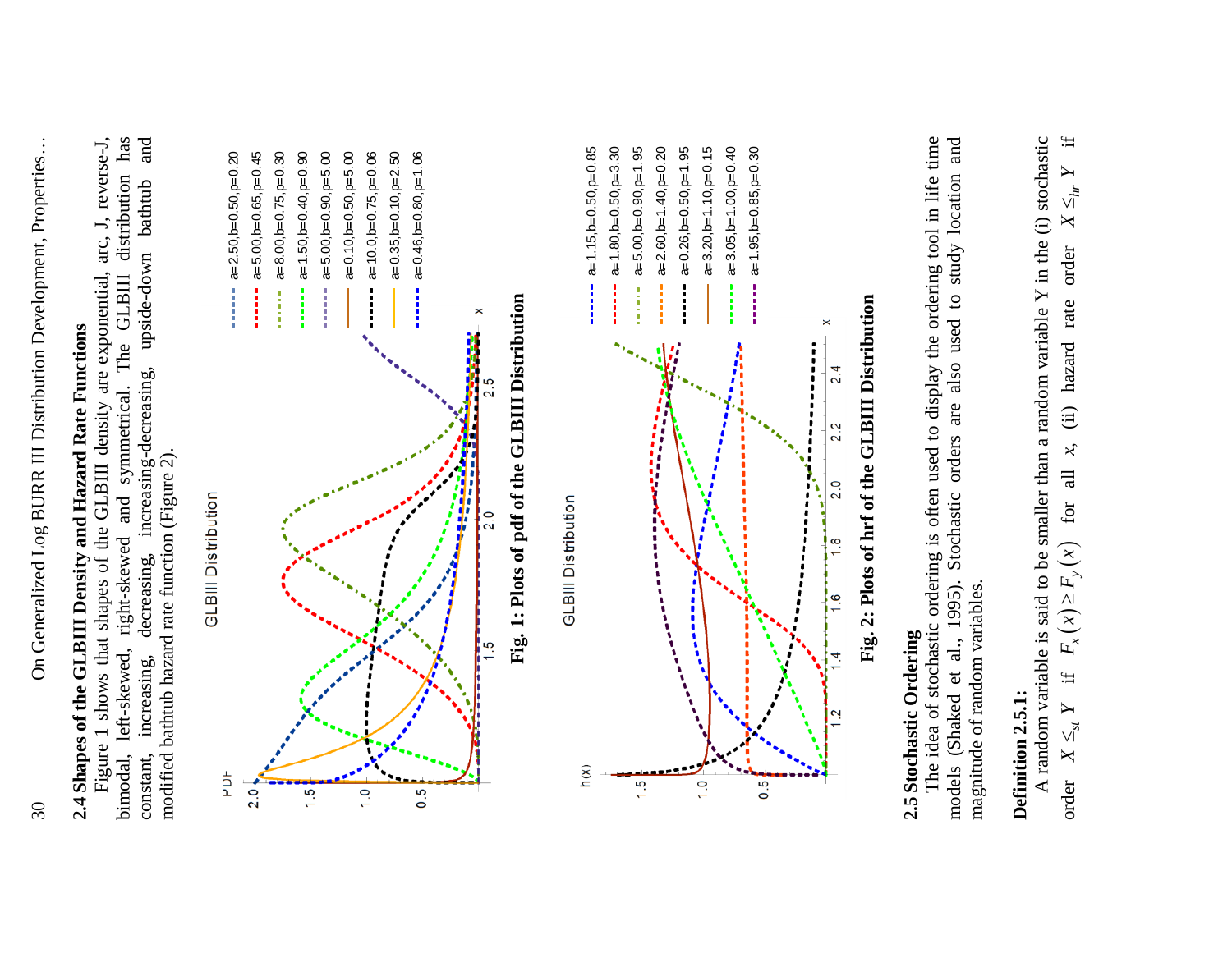$h_x(x) \ge h_y(x)$  for all *x*, (iii) mean residual life order  $X \le m_l Y$  if  $m_x(x) \ge m_y(x)$  for all *x*, and (iv) likelihood ratio order  $X \leq_h Y$ , if  $\frac{f_x(x)}{f_y(x)}$  $(x)$ *x y f x f x* decreases in *x*.

#### **Theorem 2.5.1:**

Let the random variables *X* and *Y* have the GLBIII distributions. Then, *X* is said to be smaller than *Y* in likelihood ratio order  $X \leq_{lr} Y$ , for (i)  $b_1 = b_2, p_1 = p_2, a_1 > a_2$ 

and (ii) 
$$
a_1 = a_2, b_1 = b_2, p_1 < p_2
$$
, if  $\frac{d}{dx} \left[ \ln \frac{f_x(x)}{f_y(x)} \right] < 0$ .

#### **Proof:**

**of:** For  $X \sim \text{GLBIII} (a_1, b_1, p_1)$  and  $Y \sim \text{GLBIII} (a_2, b_2, p_2)$ , we have

$$
X \sim GLBIII (a_1, b_1, p_1) \text{ and } Y \sim GLBIII (a_2, b_2, p_2), \text{ we have}
$$
  
\n
$$
\ln \frac{f_x(x)}{f_y(x)} = -2(a_1 - a_2) \ln(\ln x) + \ln \left( \frac{a_1 p_1 b_1^{2a_1}}{a_2 p_2 b_2^{2a_2}} \right)
$$
\n
$$
-(p_1 + 1) \ln \left[ 1 + \left( \frac{\ln x}{b_1} \right)^{-2a_1} \right] + (p_2 + 1) \ln \left[ 1 + \left( \frac{\ln x}{b_2} \right)^{-2a_2} \right],
$$
\n
$$
2a_1 (\ln x)^{-2a_1 - 1} \qquad 2a_2 (\ln x)^{-2a_2 - 1}
$$

$$
\frac{d}{dx}\left[\ln\frac{f_x(x)}{f_y(x)}\right] = \left[\frac{2(a_2-a_1)}{x\ln x} + (p_1+1)\frac{\frac{2a_1}{xb_1}\left(\frac{\ln x}{b_1}\right)^{-2a_1-1}}{\left[1+\left(\frac{\ln x}{b_1}\right)^{-2a_1}\right]} - (p_2+1)\frac{\frac{2a_2}{xb_2}\left(\frac{\ln x}{b_2}\right)^{-2a_2-1}}{\left[1+\left(\frac{\ln x}{b_2}\right)^{-2a_2}\right]}\right],
$$

Case (i)  $b_1 = b_2$ ,  $p_1 = p_2$ ,  $a_1 > a_2$ , we have  $\frac{d}{dx} \left| \ln \frac{f_x(x)}{f_y(x)} \right|$  $(x)$  $\ln \frac{J_x(\lambda)}{J_x(\lambda)}$  < 0. *y*  $d \mid f_x(x)$  $dx \vert$   $\int_{y}^{x} f_{y}(x)$  $\left[ f_x(x) \right]$  $\ln \frac{J_x(x)}{c}$  | <  $\left[ -f_{y}(x)\right]$ 

Case (ii)  $a_1 = a_2, b_1 = b_2, p_1 < p_2$ ,

$$
\text{we have } \frac{d}{dx} \left[ \ln \frac{f_x(x)}{f_y(x)} \right] = \left[ p_1 - p_2 \right] \frac{\frac{2a_1}{xb_1} \left( \frac{\ln x}{b_1} \right)^{-2a_1 - 1}}{\left[ 1 + \left( \frac{\ln x}{b_1} \right)^{-2a_1} \right]} \text{ that is } \frac{d}{dx} \left[ \ln \frac{f_x(x)}{f_y(x)} \right] < 0 \,.
$$

#### **3. MOMENTS**

Some descriptive measures for the GLBIII distribution such as ordinary and incomplete moments and other related properties are derived in this section.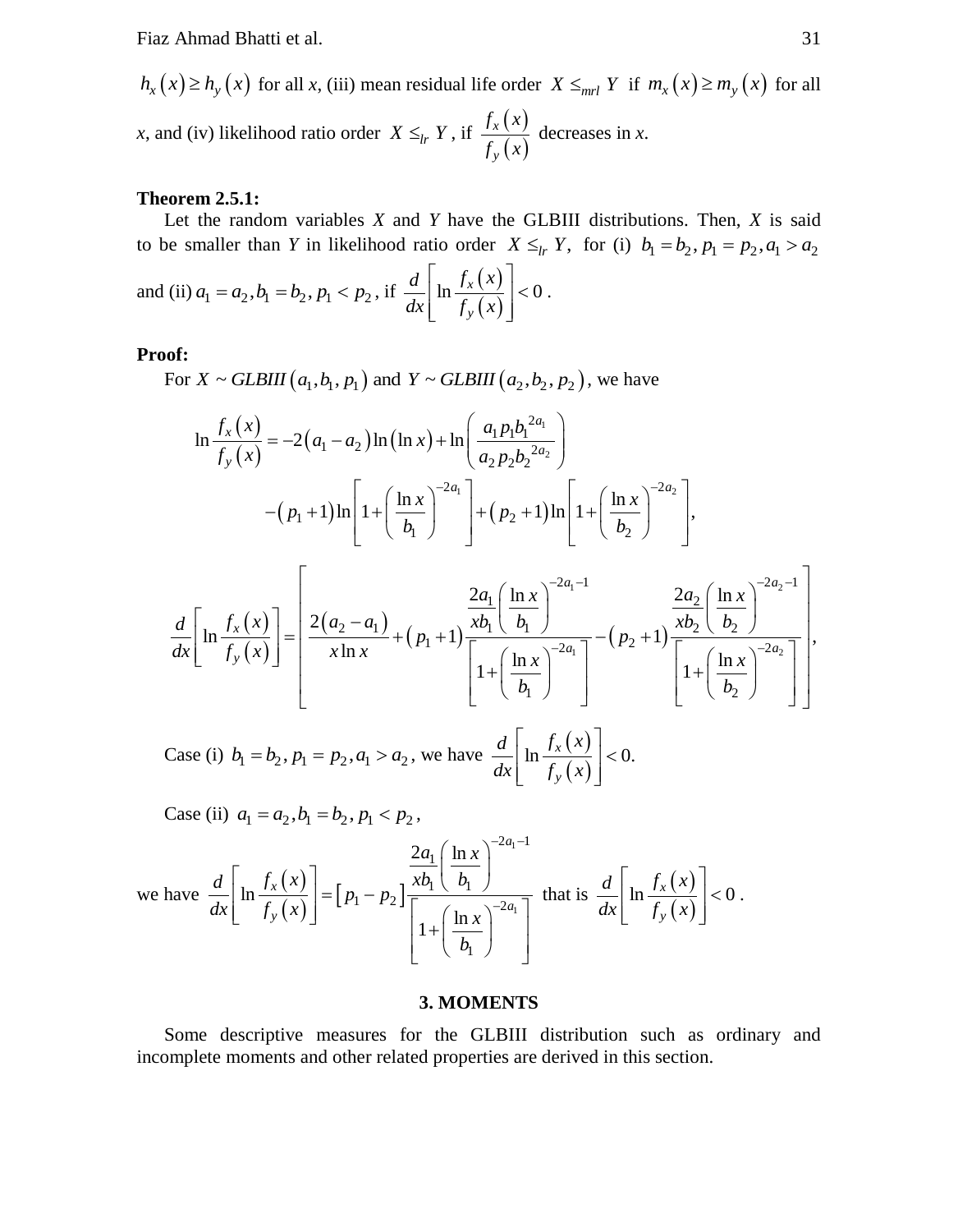#### **3.1 Moments about Origin**

The rth moment about origin of *X* with the GLBIII distribution is

$$
\mu'_{r} = E(X^{r}) = \int_{1}^{\infty} x^{r} f(x) dx,
$$
  
\n
$$
\mu'_{r} = \int_{1}^{\infty} x^{r} \frac{2ap}{bx} \left(\frac{\ln x}{b}\right)^{(-2a-1)} \left[1 + \left(\frac{\ln x}{b}\right)^{-2a}\right]^{-(p+1)} dx,
$$
  
\nLet  $\left(\frac{\ln x}{b}\right)^{-2a} = w, \quad \frac{-2a}{bx} \left(\frac{\ln x}{b}\right)^{(-2a-1)} = dw, \quad \ln x = bw^{-\frac{1}{2a}}, \quad x = e^{bw^{\frac{1}{2a}}},$ 

we arrive at

$$
\mu'_{r} = p \int_{0}^{\infty} e^{rbw^{\frac{1}{2a}}} \left[ 1 + w \right]^{-(p+1)} dw ,
$$
  

$$
\mu'_{r} = p \sum_{k=0}^{\infty} \frac{(rb)^{k}}{k!} B \left( 1 - \frac{k}{2a}, p + \frac{k}{2a} \right), r = 1, 2, 3, ... \quad .
$$
 (12)

,

Mean and variance of the GLBIII distribution are

$$
E(X) = p \sum_{k=0}^{\infty} \frac{(b)^k}{k!} B\left(1 - \frac{k}{2a}, p + \frac{k}{2a}\right),
$$
 (13)

$$
E(X) = p \sum_{k=0}^{\infty} \frac{(2b)^k}{k!} B\left(1 - \frac{k}{2a}, p + \frac{k}{2a}\right)
$$
\n
$$
Var(X) = p \sum_{k=0}^{\infty} \frac{(2b)^k}{k!} B\left(1 - \frac{k}{2a}, p + \frac{k}{2a}\right) - \left(p \sum_{k=0}^{\infty} \frac{(b)^k}{k!} B\left(1 - \frac{k}{2a}, p + \frac{k}{2a}\right)\right)^2.
$$
\n(14)

The factorial moments for the GLBIII distribution are given by  
\n
$$
E[X]_n = \sum_{r=1}^n \alpha_r \mu'_r = p \sum_{r=1}^n \left[ \alpha_r \sum_{k=0}^\infty \frac{(rb)^k}{k!} B\left(1 - \frac{k}{2a}, p + \frac{k}{2a}\right) \right],
$$
\n(15)

where  $[X]_i = X(X+1)(X+2)$ ...... $(X+i-1)$  and  $\alpha_r$  is Stirling number of the first kind.

The Mellin transform is used to obtain moments of a probability distribution. By definition, the Mellin transform is

$$
M\{f(x);s\} = f^*(s) = \int_{0}^{\infty} f(x) x^{s-1} dx.
$$
 (16)

The Mellin transform with the GLBIII distribution is written as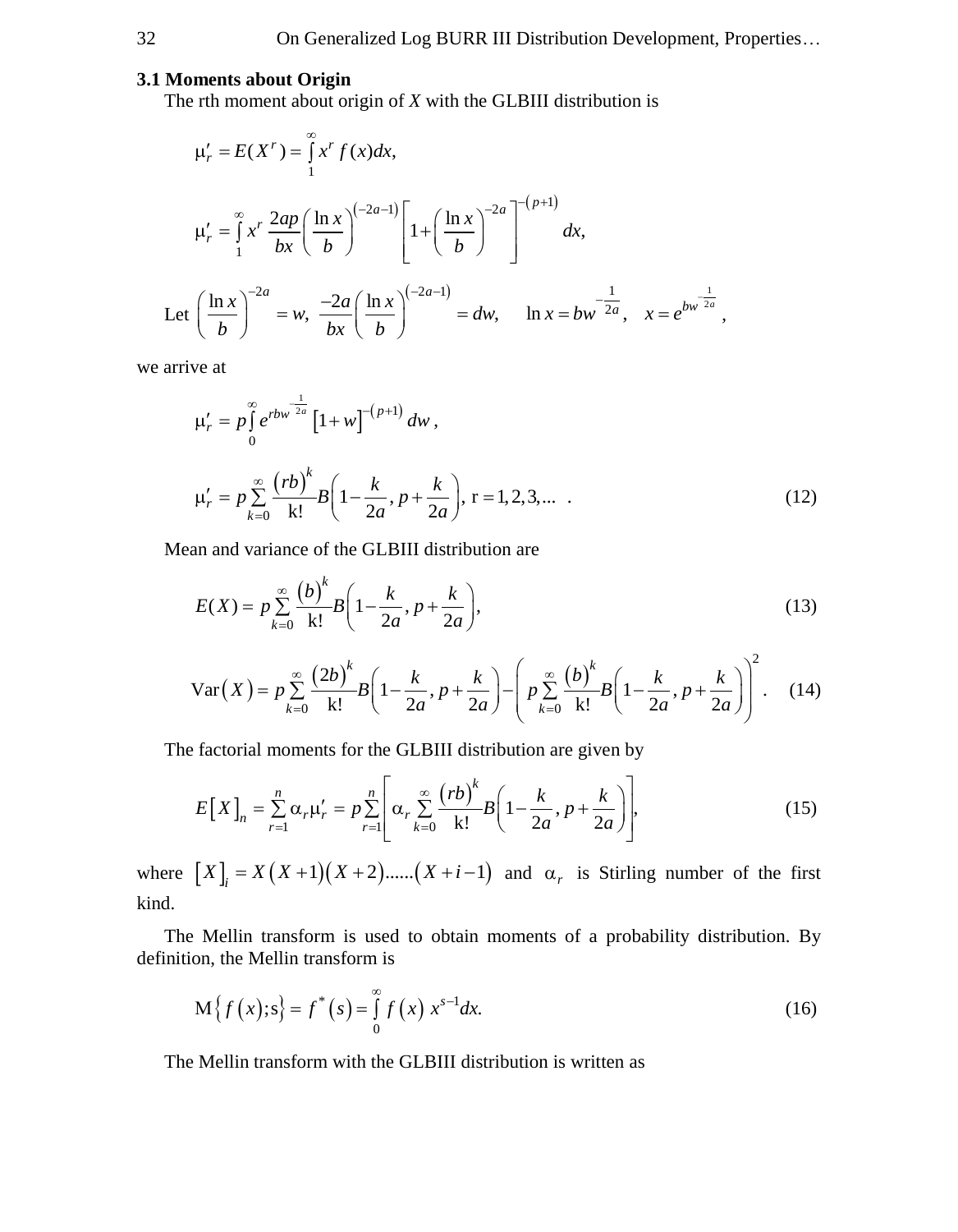$$
M_X\left(s\right) = E\left[X^{s-1}\right] = p\sum_{k=0}^{\infty} \frac{\left(\left(s-1\right)b\right)^k}{k!} B\left(1 - \frac{k}{2a}, p + \frac{k}{2a}\right). \tag{17}
$$

The rth moment about origin of ln(X) with the GLBIII distribution is  
\n
$$
E((\ln(X))') = \int_{1}^{\infty} (\ln x)^{r} \frac{2ap}{bx} \left(\frac{\ln x}{b}\right)^{-2a-1} \left(1 + \left(\frac{\ln x}{b}\right)^{-2a}\right)^{-(p+1)} dx,
$$
\n
$$
E((\ln(X))') = pb^{r} B\left(1 - \frac{r}{2a}, p + \frac{r}{2a}\right) r = 1, 2, 3, ... \tag{18}
$$

Negative moments help in harmonic mean and many other measures. The r<sup>th</sup> negative

moment about origin of *X* with the GLBIII distribution is  
\n
$$
\mu'_{-r} = E\left(X^{-r}\right) = \int_{1}^{\infty} x^{-r} \frac{2ap}{bx} \left(\frac{\ln x}{b}\right)^{-2a-1} \left(1 + \left(\frac{\ln x}{b}\right)^{-2a}\right)^{-(p+1)} dx,
$$

Let

$$
\left(\frac{\ln x}{b}\right)^{-2a} = w, \quad \frac{-2a}{bx} \left(\frac{\ln x}{b}\right)^{(-2a-1)} = dw, \quad \ln x = bw^{\frac{1}{2a}}, \quad x = e^{bw^{\frac{1}{2a}},}
$$
\n
$$
\mu'_{-r} = p \int_{0}^{\infty} e^{-rbw^{\frac{1}{2a}}} \left[1 + w\right]^{-(p+1)} dw
$$
\n
$$
\mu'_{-r} = E\left(X^{-r}\right) = p \sum_{i=0}^{\infty} \frac{(-rb)^i}{i!} B\left(1 - \frac{i}{2a}, p + \frac{i}{2a}\right).
$$
\n(19)

The qth moment about mean, Pearson's measure for skewness, kurtosis, moment generating function and cumulants of X with the GLBIII distribution are obtained from the relations

$$
\mu_q = \sum_{\nu=1}^q \binom{q}{\nu} (-1)^{\nu} \mu'_{\nu} \mu'_{\nu-q}, \ \gamma_1 = \frac{\mu_3}{(\mu_2)^{\frac{3}{2}}}, \ \beta_2 = \frac{\mu_4}{(\mu_2)^2},
$$

$$
M_X(t) = E\Big[e^{tX}\Big] = \sum_{r=1}^\infty \frac{t^r}{r!} E(X)^r,
$$

and

$$
k_r = \mu'_r - \sum_{c=1}^{r-1} {r-1 \choose c-1} k_c \mu'_{r-c}.
$$

Table 2 displays the numerical measures of the median, mean, standard deviation, skewness and kurtosis of the GLBIII distribution for selected parameter values to describe their effect on these measures.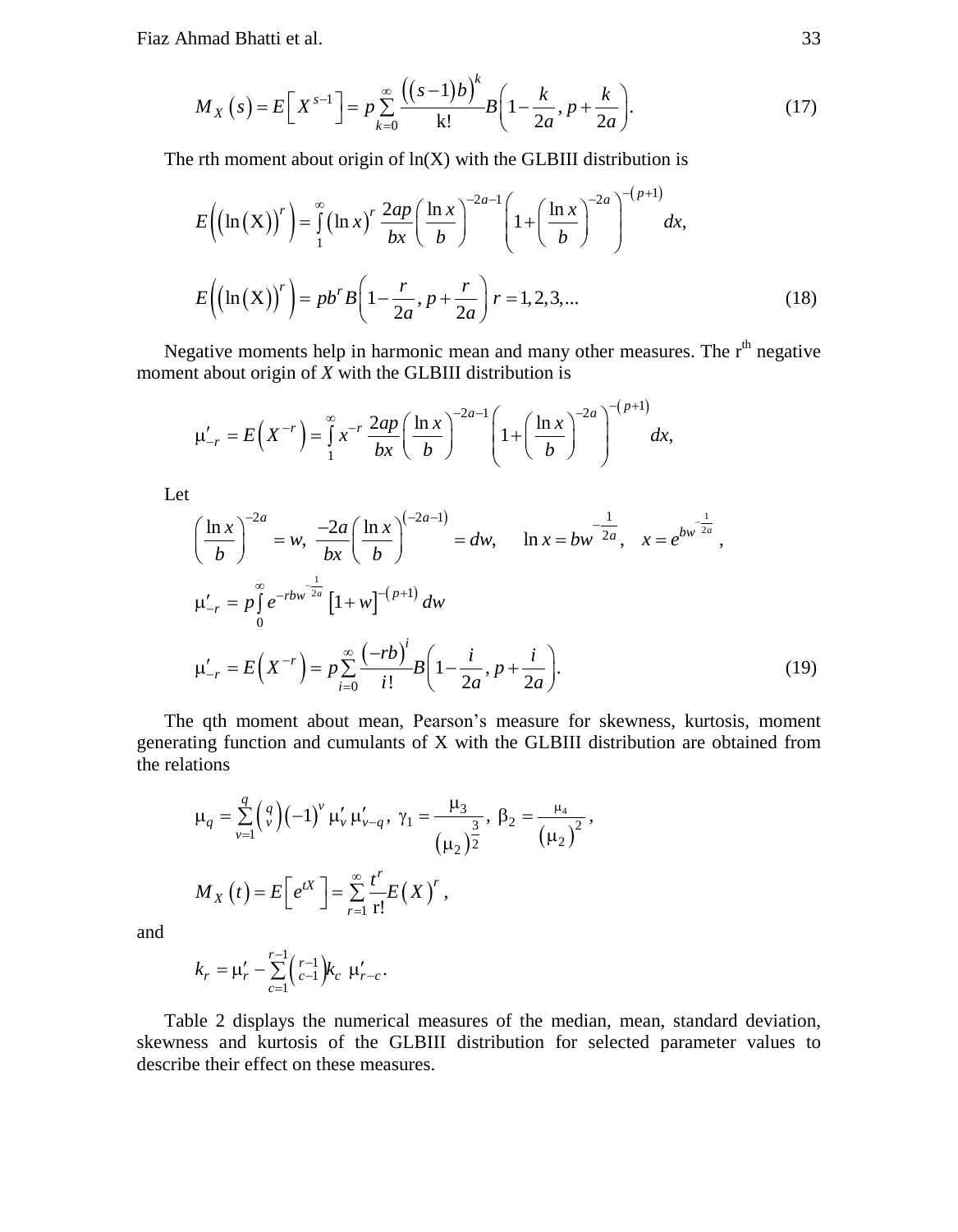|                              | of the GLDIII Distribution |             |                                     |                 |                 |  |  |  |  |
|------------------------------|----------------------------|-------------|-------------------------------------|-----------------|-----------------|--|--|--|--|
| <b>Parameters</b><br>a, b, p | Median                     | <b>Mean</b> | <b>Standard</b><br><b>Deviation</b> | <b>Skewness</b> | <b>Kurtosis</b> |  |  |  |  |
| 5,0.5,1.5                    | 1.69412                    | 1.72092     | 0.169446                            | 4.96677         | 305.388         |  |  |  |  |
| 5,0.3,1.5                    | 1.37204                    | 1.38354     | 0.0784278                           | 2.22326         | 39.2645         |  |  |  |  |
| 5,0.1,1.5                    | 1.11119                    | 1.11391     | 0.0204519                           | 1.49773         | 12.332          |  |  |  |  |
| 5,0.1,5                      | 1.12859                    | 1.13259     | 0.0211289                           | 2.04685         | 17.5119         |  |  |  |  |
| 5,0.05,1.25                  | 1.05285                    | 1.05396     | 1.25735                             | 1.25735         | 9.65814         |  |  |  |  |
| 5,0.05,0.2                   | 1.03607                    | 1.03551     | 0.0144314                           | 0.122825        | 3.34257         |  |  |  |  |
| 5,0.05,0.1                   | 1.02527                    | 1.02622     | 0.016278                            | 0.37709         | 2.069378        |  |  |  |  |
| 5,0.05,0.05                  | 1.01254                    | 1.01732     | 0.0162025                           | 0.899206        | 3.14658         |  |  |  |  |
| 10,0.1,0.1                   | 1.07321                    | 1.07005     | 0.0262677                           | $-0.342413$     | 2.41511         |  |  |  |  |
| 10,0.5,0.3                   | 1.56462                    | 1.55504     | 0.112433                            | $-0.266478$     | 3.73011         |  |  |  |  |
| 10, 0.5, 0.1                 | 1.42371                    | 1.41125     | 0.170044                            | $-0.149073$     | 2.36218         |  |  |  |  |
| 10,0.5,0.05                  | 1.28349                    | 1.3004      | 0.193087                            | 0.29747         | 2.10463         |  |  |  |  |
| 10,0.1,0.05                  | 1.05118                    | 1.05209     | 0.0311248                           | 0.126999        | 1.95597         |  |  |  |  |
| 10,0.5,0.5                   | 1.60507                    | 1.60289     | 0.0921806                           | 0.070709        | 4.54126         |  |  |  |  |
| 10,0.3,0.5                   | 1.3283                     | 1.32668     | 0.0458387                           | $-0.0463268$    | 4.32342         |  |  |  |  |
| 10,3,0.5                     | 17.0989                    | 17.8197     | 6.66389                             | 11.3433         | 1479.27         |  |  |  |  |
| 6,3,1.5                      | 22.9938                    | 26.7182     | 2550.81                             | $-440.561$      | 586931          |  |  |  |  |
| 10,2,5                       | 9.02216                    | 9.37429     | 1.70529                             | 5.97514         | 372.343         |  |  |  |  |
| 5,0.5,5                      | 1.83093                    | 1.87046     | 0.193718                            | 10.1907         | 1124.27         |  |  |  |  |
| 5,3,5                        | 37.6723                    | 53.551      | 3308.388                            | $-212.388$      | 230.315         |  |  |  |  |

**Table 2 Median, Mean, Standard Deviation, Skewness and Kurtosis of the GLBIII Distribution**

#### **3.2 Moments of Order Statistics**

Moments of order statistics are used to predict failure of future items based on the times of a few early failures. The pdf of *mth* order statistic  $X_{m:n}$  is given by

$$
f(x_{\text{m}:n}) = \frac{1}{B(\text{m}:n-m+1)} \Big[ F(x) \Big]^{m-1} \Big[ 1 - F(x) \Big]^{n-m} f(x).
$$

The pdf of *mth* order statistic  $X_{m:n}$  for the GLBIII distribution is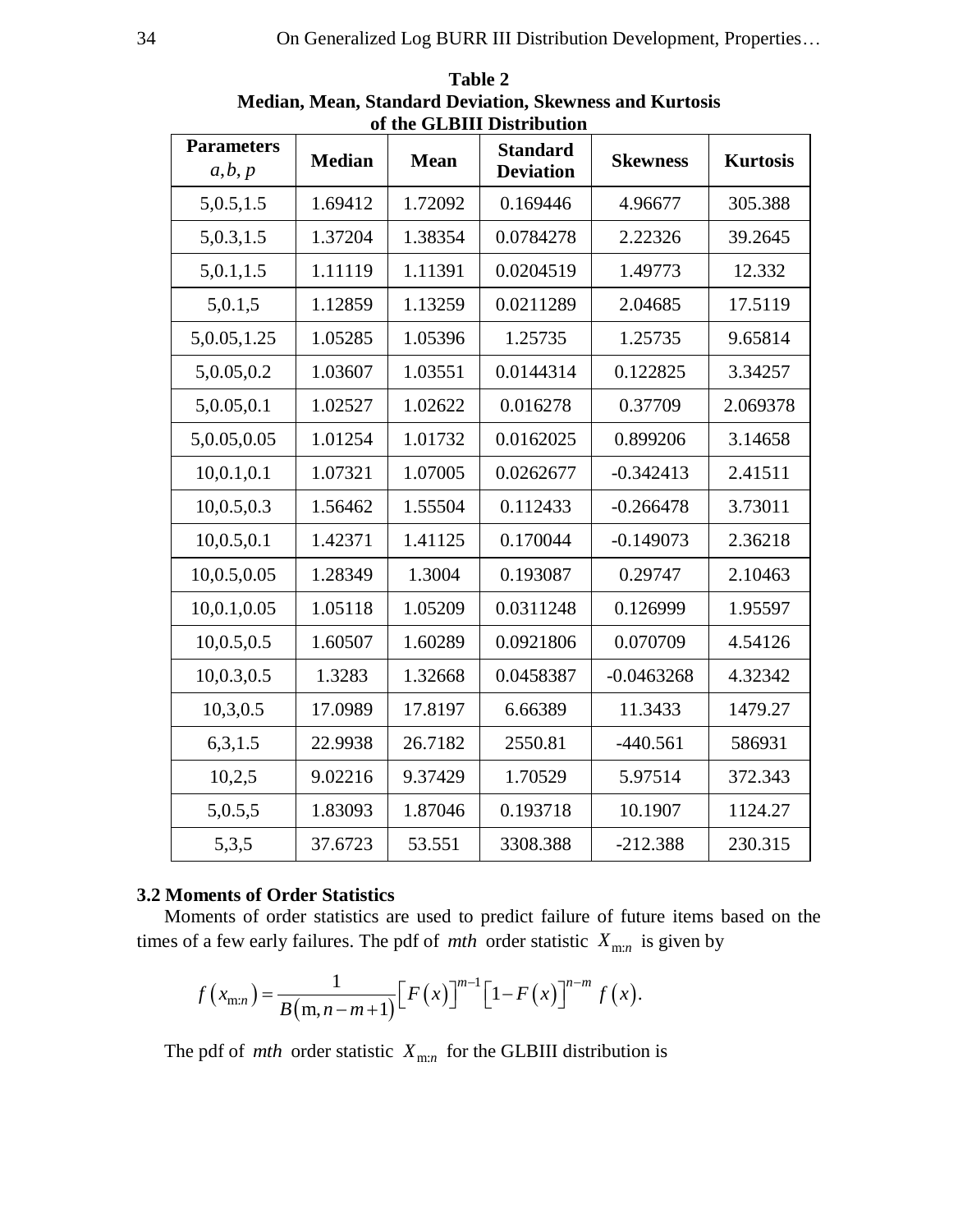$$
f(x_{\text{m}:n}) = \frac{\sum_{j=0}^{n-m} (-1)^j {n-m \choose j}}{B(m,n-m+1)} \frac{2ap}{bx} \left(\frac{\ln x}{b}\right)^{-2a-1} \left(1 + \left(\frac{\ln x}{b}\right)^{-2a}\right)^{-(pm+pi+1)}
$$
(20)

Moments about origin of *mth* order statistic  $X_{m:n}$  for the GLBIII distribution are given by

$$
E(X^{r}_{mn}) = \int_{1}^{\infty} x^{r} f(x_{mn}) dx
$$
  
\n
$$
= \int_{1}^{\infty} x^{r} \frac{\sum_{j=0}^{n-m} (-1)^{j} {n-m \choose j}}{B(m, n-m+1)} \frac{2ap}{bx} \left(\frac{\ln x}{b}\right)^{-2a-1} \left(1 + \left(\frac{\ln x}{b}\right)^{-2a}\right)^{-(pm+pj+1)} dx,
$$
  
\n
$$
\lim_{m \to \infty} \left(\frac{\ln x}{b}\right)^{-2a} = w \frac{-2a}{b} \left(\frac{\ln x}{b}\right)^{(-2a-1)} = dw \quad \ln x = bw^{\frac{1}{2a}} \quad x = e^{bw^{\frac{1}{2a}}} \text{ we have}
$$

Taking  $\left(\frac{\ln x}{b}\right)^{-2a} = w, \frac{-2a}{bx} \left(\frac{\ln x}{b}\right)^{(-2a-1)} = dw, \quad \ln x = bw^{\frac{-1}{2a}}, \quad x = e^{bw^{\frac{-1}{2a}}},$  $\left(\frac{\ln x}{b}\right)^{-2a} = w, \frac{-2a}{bx} \left(\frac{\ln x}{b}\right)^{(-2a-1)} = dw, \quad \ln x = bw^{\frac{1}{2a}}, \quad x = e^{bw^{\frac{1}{2a}}, v}$ we have

$$
E(X^{r}_{m:n}) = \frac{\sum_{j=0}^{n-m} (-1)^{j} {n-m \choose j}}{B(m, n-m+1)} \sum_{i=0}^{\infty} \frac{(rb)^{i}}{i!} B\left(1 - \frac{i}{2a}, pm + pj + \frac{i}{2a}\right).
$$
 (21)

Mean of *mth* order statistic 
$$
X_{m:n}
$$
 for the GLBIII distribution is  
\n
$$
E(X_{m:n}) = \frac{\sum_{j=0}^{n-m} (-1)^j {n-m \choose j}}{B(m, n-m+1)} \sum_{i=0}^{\infty} \frac{(b)^i}{i!} B\left(1 - \frac{i}{2a}, pm + pj + \frac{i}{2a}\right).
$$

#### **4. RELIABILITY AND UNCERTAINTY MEASURES**

Different reliability and uncertainty measures are studied.

#### **4.1 Stress-strength Reliability for The GLBIII Distribution**

**Stress-strength Reliability for The GLBIII Distribution**<br>If  $X_1 \sim \text{GLBIII}(a,b,p_1), X_2 \sim \text{GLBIII}(a,b,p_2)$  such that  $X_1$  represents "strength" and  $X_2$  represents "stress" and  $X_1, X_2$  follow a joint pdf  $f(x_1, x_2)$ , therefore  $R = Pr(X_2 < X_1) = \int_{1}^{\infty} f_{X_1}(x) F_{X_2}(x) dx$  is reliability parameter R. Then reliability of the

component is

nent is  
\n
$$
R = \int_{1}^{\infty} \frac{2ap_1}{bx} \left( \frac{\ln x}{b} \right)^{-2a-1} \left( 1 + \left( \frac{\ln x}{b} \right)^{-2a} \right)^{-(p_1 + p_2 + 1)} dx = \frac{p_1}{(p_1 + p_2)}.
$$
\n(22)

Therefore, R is independent of *a* and *b*.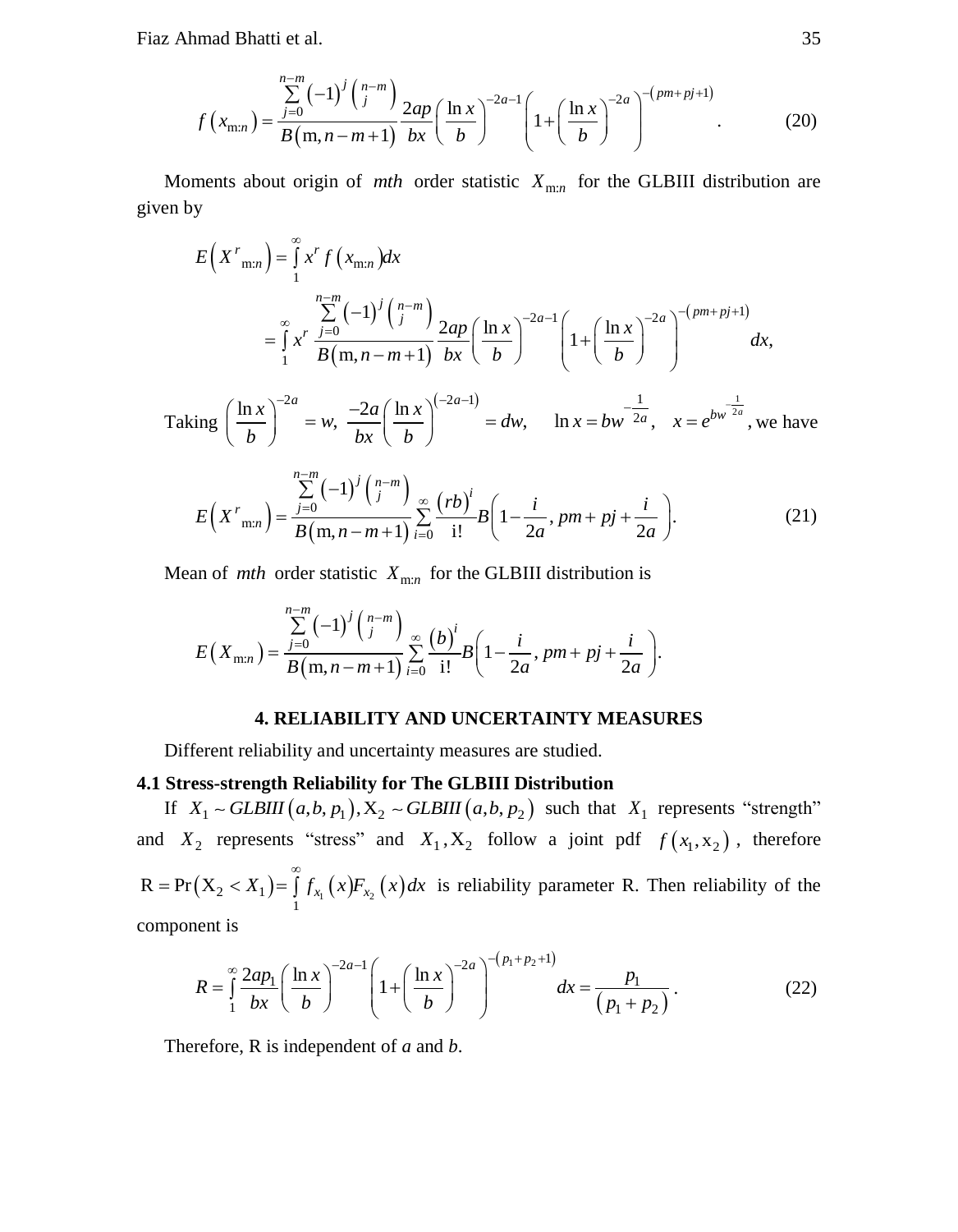#### 36 On Generalized Log BURR III Distribution Development, Properties…

#### **4.2 Estimation of Multicomponent Stress-Strength System Reliability for the GLBIII Distribution**

 Suppose a machine has at least "*s*" components working out of "*k*" components. The strengths of all components of system are  $X_1, X_2, \dots, X_k$  and stress *Y* is applied on the system. Both strengths  $X_1, X_2, \dots, X_k$  and stress Y are i.i.d. and independent. G is cdf of *Y* and  $F$  is cdf of  $X$ . The reliability of a machine is the probability that the machine functions properly.

If  $X \sim GLBIII(a, b, p_1)$ , and  $Y \sim GLBIII(a, b, p_2)$  with unknown shape parameters  $p_1, p_2$  and common scale parameter b, where *X* and *Y* and are independently distributed. The reliability in multicomponent stress- strength for GLBIII distribution using:<br>  $R_{s,k} = P \left( \text{strengths} > \text{stress} \right) = P \left[ \text{at least "s" of } (X_1, X_2, ..., X_k) \text{ exceed } Y \right],$  (23) using:

$$
R_{s,k} = P\big(\text{strengths} > \text{stress}\big) = P\big[\text{at least} \text{``s" of } (X_1, X_2, \dots, X_k) \text{ exceed } Y\big],\tag{23}
$$

$$
R_{s,k} = \sum_{l=s}^{k} {k \choose l} \int_{-\infty}^{\infty} [1 - G(y)]^{l} [G(y)]^{k-l} dF(y), \qquad (24)
$$

$$
l=s(l)_{-\infty}
$$
\n(Bhattacharyya and Johnson; 1974)

\n
$$
R_{s,k} = \sum_{l=s}^{k} {k \choose l} \int_{1}^{\infty} \left[1 - \left[1 + \left(\frac{\ln y}{b}\right)^{-2a}\right]^{-p_1}\right]^{l} \left[\left[1 + \left(\frac{\ln y}{b}\right)^{-2a}\right]^{-p_1}\right]^{(k-l)} d\left[1 + \left(\frac{\ln y}{b}\right)^{-2a}\right]^{-p_2},
$$

Let 
$$
t = \left[1 + \left(\frac{\ln y}{b}\right)^{-2a}\right]^{-p_2}
$$
, we obtain  $R_{s,k} = \sum_{\ell=s}^k {k \choose \ell} \int_0^1 (1-t^{\nu})^{\ell} t^{\nu(k-\ell)} dt$ .

Let  $z = t^{\nu}$ ,  $t = z^{\nu}$   $dt = \frac{1}{\nu} z^{\frac{1}{\nu} - 1} dz$ ,

$$
R_{s,k} = \sum_{\ell=s}^{k} {k \choose \ell} \int_{0}^{1} (z)^{\ell} (1-z)^{(k-\ell)} \frac{1}{v} z^{\frac{1}{v}-1} dz
$$
  

$$
R_{s,k} = \frac{1}{v} \sum_{\ell=s}^{k} {k \choose \ell} B(\ell + \frac{1}{v}, k-\ell+1), where \quad v = \frac{p_1}{p_2}
$$

Finally we obtain as

$$
R_{s,k} = \frac{1}{\nu} \sum_{\ell=s}^{k} \frac{k!}{(k-\ell)!} \left( \prod_{j=0}^{\ell} (k+\nu-j) \right)^{-1}
$$
 (25)

.

The probability in (25) is called reliability in a multicomponent stress-strength model.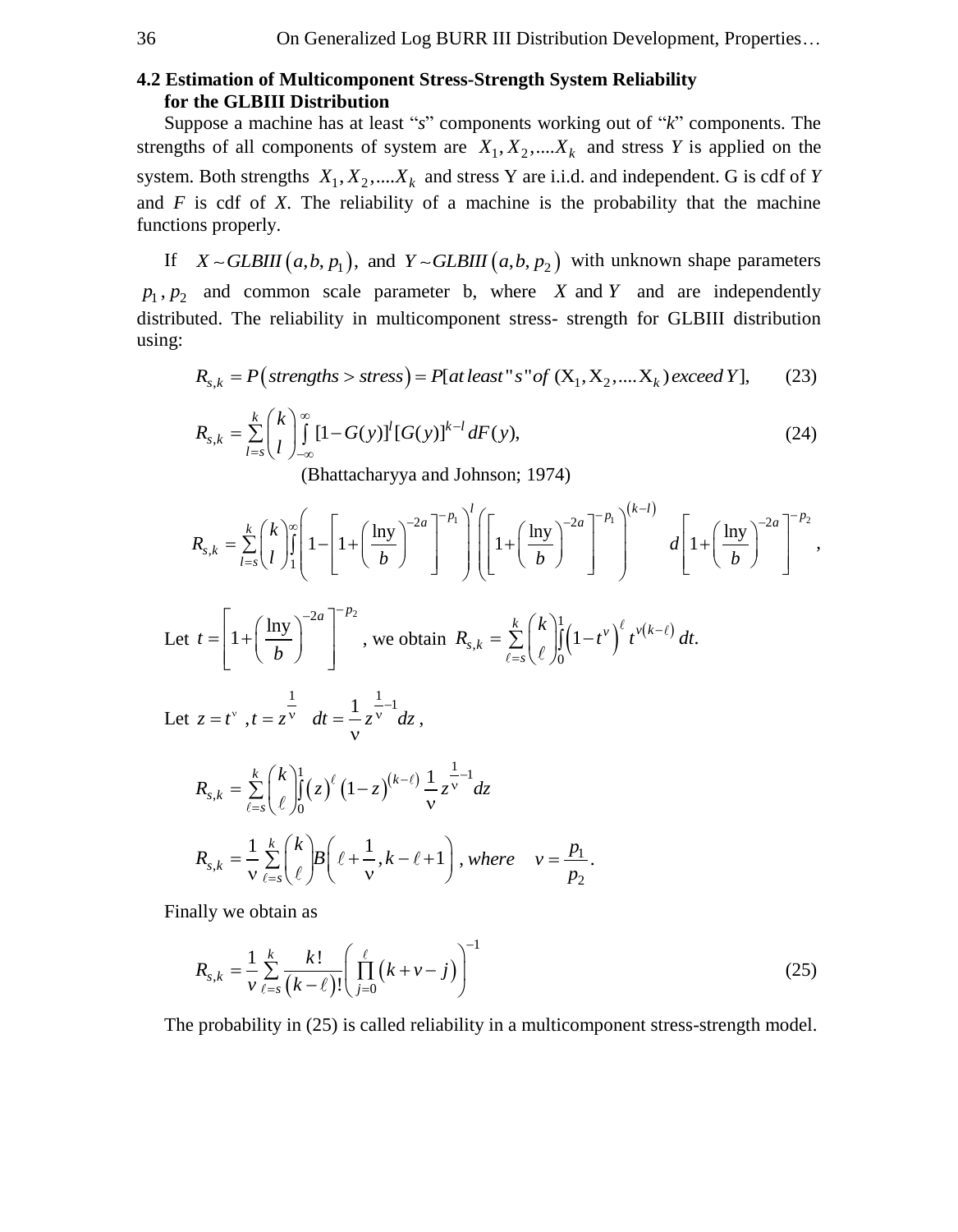#### **4.3 Shannon Entropy**

Claude Shannon (1948) introduced "Shannon entropy" to measure expected information in a message. Shannon entropy for random variable *X* having pdf (4) is given by

$$
h(X) = E(-\ln f(X)) = -\int_{1}^{\infty} \ln f(x) f(x) dx
$$
\n(26)  
\n
$$
h(X) = -\int_{1}^{\infty} \ln \left\{ \frac{2ap}{bx} \left( \frac{\ln x}{b} \right)^{-2a-1} \left[ 1 + \left( \frac{\ln x}{b} \right)^{-2a} \right]^{-(p+1)} \right\}
$$
\n
$$
\left( \frac{2ap}{bx} \left( \frac{\ln x}{b} \right)^{2a-1} \left[ 1 + \left( \frac{\ln x}{b} \right)^{2a} \right]^{-(p+1)} \right) dx,
$$
\n
$$
h(X) = p b B \left( 1 - \frac{1}{2a}, \ p + \frac{1}{2a} \right) + \frac{(2a+1)}{2a} \left( \psi(1) - \psi(p) \right) + \frac{(p+1)}{p} - \ln \left( \frac{2ap}{b} \right), \quad (27)
$$

where  $\psi(x)$  is digamma function,  $\psi(p) = \frac{d}{dp} \Big[ \ln \Gamma(p) \Big]$ .

Awad (1987) provided the extension of Shannon entropy as  $(X) = -\int_{0}^{\infty} f(x) \ln \frac{f(x)}{x}$ 1  $A(X) = -\int_{1}^{\infty} f(x) \ln \frac{f(x)}{\delta} dx.$ 

If random variable *X* has the GLBIII distribution, then Awad entropy is given by

random variable *X* has the GLBIII distribution, then Award entropy is given by  
\n
$$
A(X) = \ln \delta + p \cdot b \cdot B \left( 1 - \frac{1}{2a}, \ p + \frac{1}{2a} \right) + \frac{(2a+1)}{2a} \left( \psi(1) - \psi(p) \right) + \frac{(p+1)}{p} - \ln \left( \frac{2ap}{b} \right).
$$
\n(28)

#### **4.4 Renyi Entropy, Q-Entropy, Havrda and Chavrat Entropy and Tsallis-Entropy**

Renyi entropy (1970) is an extension of Shannon entropy. Renyi entropy for the GLBIII distribution is given as

$$
I_R(v) = \frac{1}{1 - v} \log \left( \int_{-\infty}^{\infty} (f(x))^v dx \right) v \neq 1, v > 0,
$$
  

$$
\int_{1}^{\infty} \left[ f(x) \right]^v dx = \int_{1}^{\infty} \left[ \frac{2ap}{bx} \left( \frac{\ln x}{b} \right)^{2a-1} \left[ 1 + \left( \frac{\ln x}{b} \right)^{2a} \right]^{-\left(p+1\right)} \right]^v dx,
$$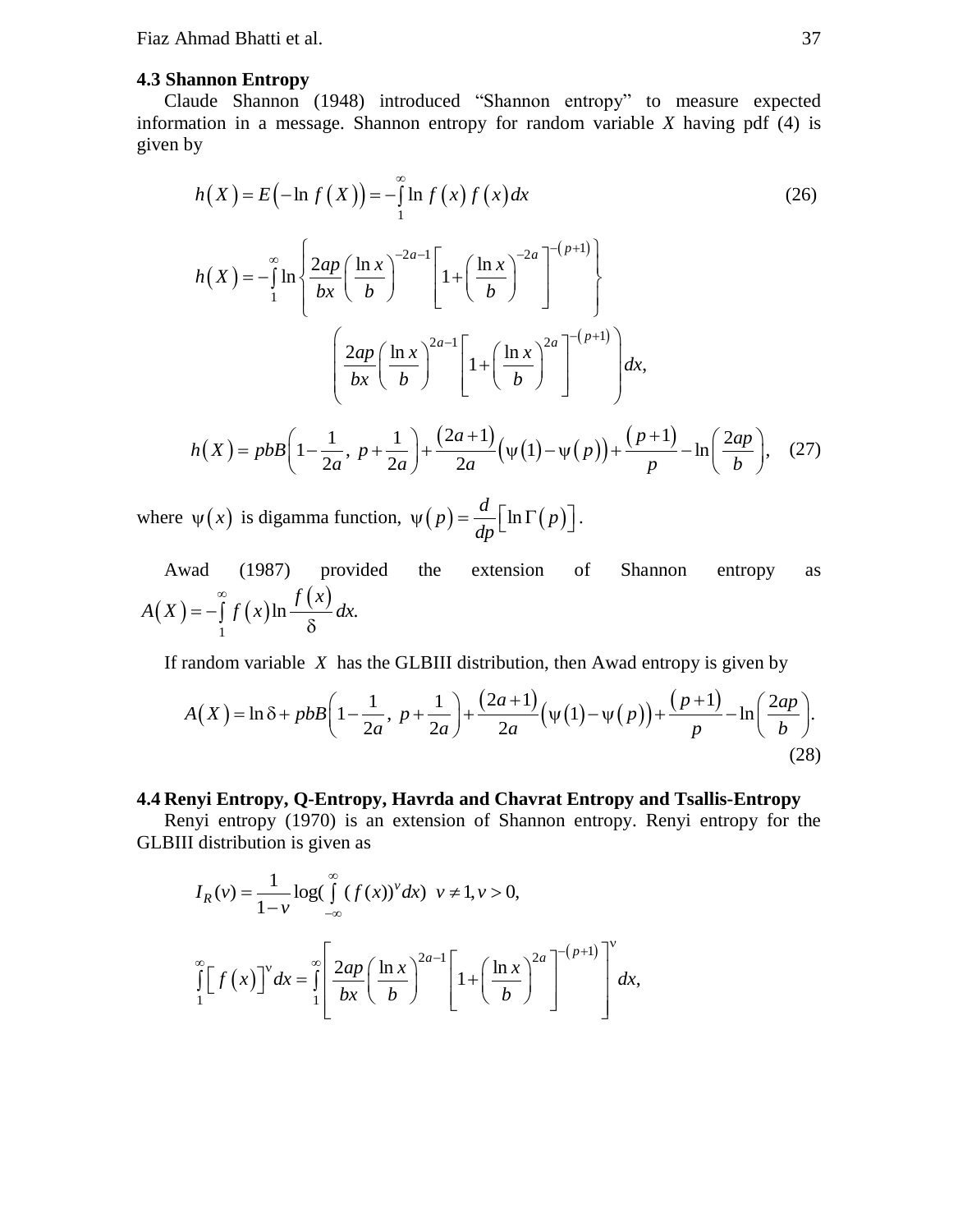38 On Generalized Log BURR III Distribution Development, Properties...  
\n
$$
\int_{1}^{\infty} \left[ f(x) \right]^{v} dx = \sum_{k=0}^{\infty} \frac{(-1)^{k} \Gamma(v(p+1)+k)}{\Gamma(v(p+1))} \frac{2^{v} a^{v} p^{v}}{b^{2v-2ak+2av}} \frac{1}{k!} \frac{\Gamma(1-2ak+2av+v)}{(1-v)^{1-2ak+2av+v}},
$$
\n
$$
I_{R} = \frac{1}{1-v} \log \left\{ \sum_{k=0}^{\infty} \frac{(-1)^{k} \Gamma(v(p+1)+k)}{\Gamma(v(p+1))} \frac{2^{v} a^{v} p^{v}}{b^{2v-2ak+2av}} \frac{1}{k!} \frac{\Gamma(1-2ak+2av+v)}{(1-v)^{1-2ak+2av+v}} \right\}.
$$
\n(29)

*k*

The Q-entropy for the GLBIII distribution is  
\n
$$
H_q(f) = \frac{1}{1-q} \log \left\{ 1 - \sum_{k=0}^{\infty} \frac{(-1)^k \Gamma(q(p+1)+k)}{\Gamma(q(p+1))} \frac{2^q a^q p^q}{b^{2q-2ak+2aq}} \frac{1}{k!} \frac{\Gamma(1-2ak+2aq+q)}{(1-q)^{1-2ak+2aq+q}} \right\}.
$$
\n(30)

The Havrda and Chavrat entropy (1967) for the GLBIII distribution is  
\n
$$
I_R = \frac{1}{v-1} \log \left\{ \sum_{k=0}^{\infty} \frac{(-1)^k \Gamma(v(p+1)+k)}{\Gamma(v(p+1))} \frac{2^v a^v p^v}{b^{2v-2ak+2av}} \frac{1}{k!} \frac{\Gamma(1-2ak+2av+v)}{(1-v)^{1-2ak+2av+v}} \right\}.
$$
\n(31)

The Tsallis-entropy (1988) for the GLBIII distribution is

$$
\text{is a certain expression:} \ \n\text{is-entropy (1988) for the GLBIII distribution is}\n\[\nS_q\left(f(x)\right) = \frac{1}{q-1} \left\{ 1 - \sum_{k=0}^{\infty} \frac{(-1)^k \Gamma\left(q(p+1)+k\right)}{\Gamma\left(q(p+1)\right)} \frac{2^q a^q p^q}{b^{2q-2ak+2aq}} \frac{1}{k!} \frac{\Gamma\left(1-2ak+2aq+q\right)}{(1-q)^{1-2ak+2aq+q}} \right\}.\n\]\n\tag{32}
$$

Shannon entropy, collision entropy, Hartley entropy and Min entropy can be obtained from Renyi entropy. Renyi entropy tends to Shannon entropy as  $v \rightarrow 1$ . Renyi entropy tends to quadratic entropy  $asv \rightarrow 2$ .

Entropies are applied to study heart beat intervals (cardiac autonomic neuropathy (CAN), DNA sequences, anomalous diffusion, daily temperature fluctuations (climatic), and information content signals.

#### **5. CHARACTERIZATIONS**

In this section, we present characterizations of the GLBIII distribution based on; (i) conditional expectation; (ii) ratio of truncated moments; (iii) reverse hazard function and (iv) elasticity function.

#### **5.1 Characterization based on Conditional Expectation**

The conditional expectation is employed to characterize the GLBIII distribution.

#### **Proposition 5.1.1**

Let  $X : \Omega \to (1, \infty)$  be a continuous random variable with cdf  $F(0 < F(x) < 1$  with  $x > 1$ ). Then for  $p > 1$ , X has cdf (5) if and only if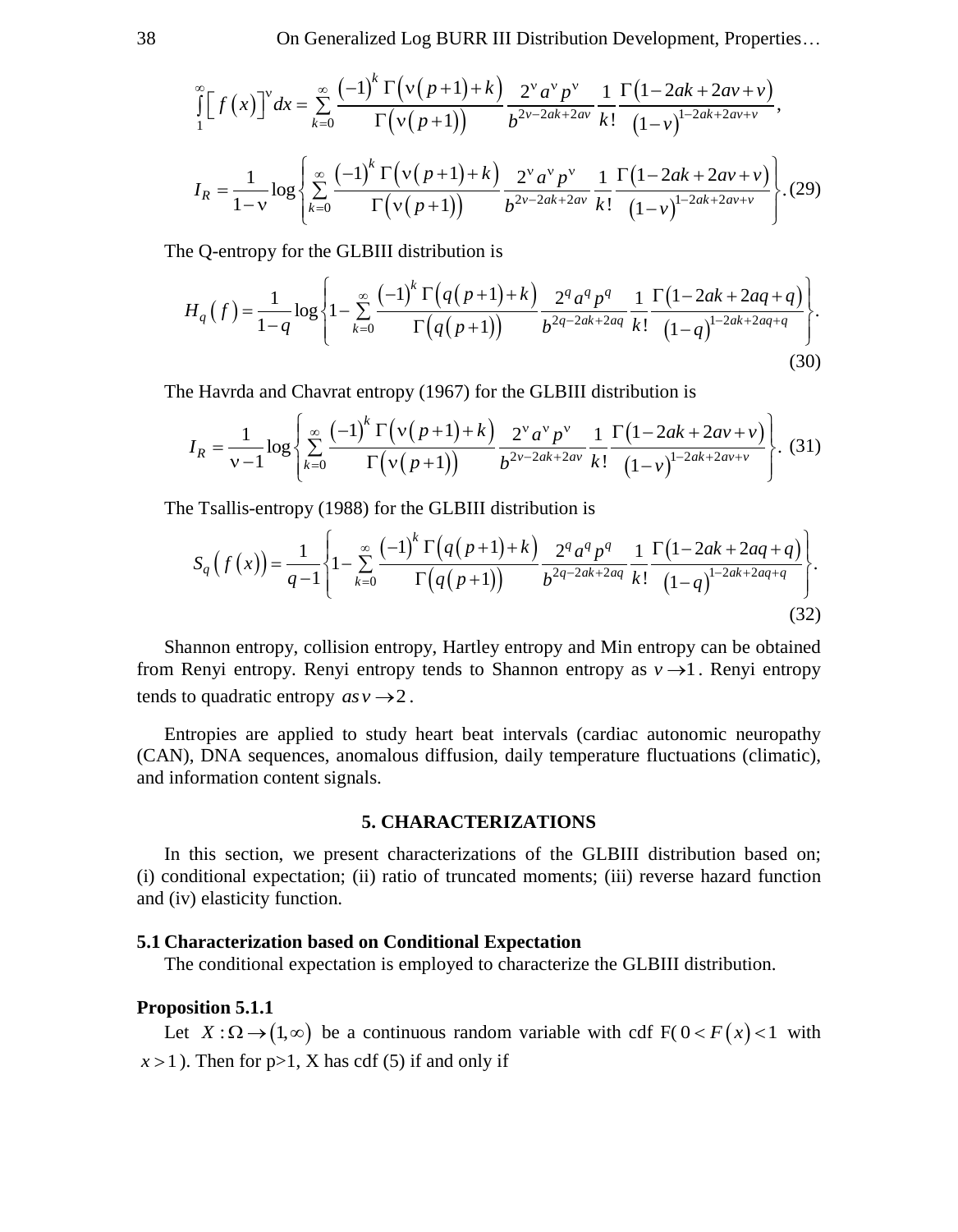$$
E\left(\left(\frac{\ln x}{b}\right)^{-2a} < t\right) = \frac{1 + p\left(\frac{\ln t}{b}\right)^{-2a}}{(p-1)}\tag{33}
$$

#### **Proof:**

For random variable  $X$  with pdf  $(4)$ , it is easy to show that

$$
E\left(\left(\frac{\ln x}{b}\right)^{-2a} < t\right) = \frac{1 + p\left(\frac{\ln t}{b}\right)^{-2a}}{(p-1)} \quad \text{for } p > 1.
$$

Conversely if (33) holds, then

$$
\frac{1}{F(t)}\int_{1}^{t} \left(\frac{\ln x}{b}\right)^{-2a} f(x)dx = \frac{1 + p\left(\frac{\ln t}{b}\right)^{-2a}}{(p-1)}.
$$
\n(34)

Differentiating both sides of (34) with respect to t, we obtain  
\n
$$
(p-1)\left(\frac{\ln t}{b}\right)^{-2a} f(t) = f(t) + p\left(\frac{\ln t}{b}\right)^{-2a} f(t) - \frac{2ap}{\ln t}\left(\frac{\ln t}{b}\right)^{-2a-1} F(t).
$$

After simplification and integration from 1 to  $\infty$ , we obtain

$$
F(t) = \left[1 + \left(\frac{\ln t}{b}\right)^{-2a}\right]^{-p}
$$

is the cdf of the GLBIII distribution.

#### **5.2 Characterization Based on the Ratio of Two Truncated Moments**

The GLBIII distribution is characterized using Theorem 1 (Glanzel; 1990) on the basis of a simple relationship between two truncated moments of X. Theorem 1 is given in Appendix B.

#### **Proposition 5.2.1:**

Let 
$$
X: \Omega \to (1, \infty)
$$
 be a continuous random variable and let  
\n $g_1(x) = p^{-1} \left[ 1 + \left( \frac{\ln x}{b} \right)^{-2a} \right]^{p+1}$  and  $g_2(x) = 2p^{-1} \left( \frac{\ln x}{b} \right)^{-2a} \left[ 1 + \left( \frac{\ln x}{b} \right)^{-2a} \right]^{(p+1)} x > 1.$ 

The random variable *X* has pdf (4) if and only if the function  $q(x)$  defined in Theorem 1,

has the form 
$$
q(x) = \left(\frac{\ln x}{b}\right)^{2a}
$$
,  $x > 1$ .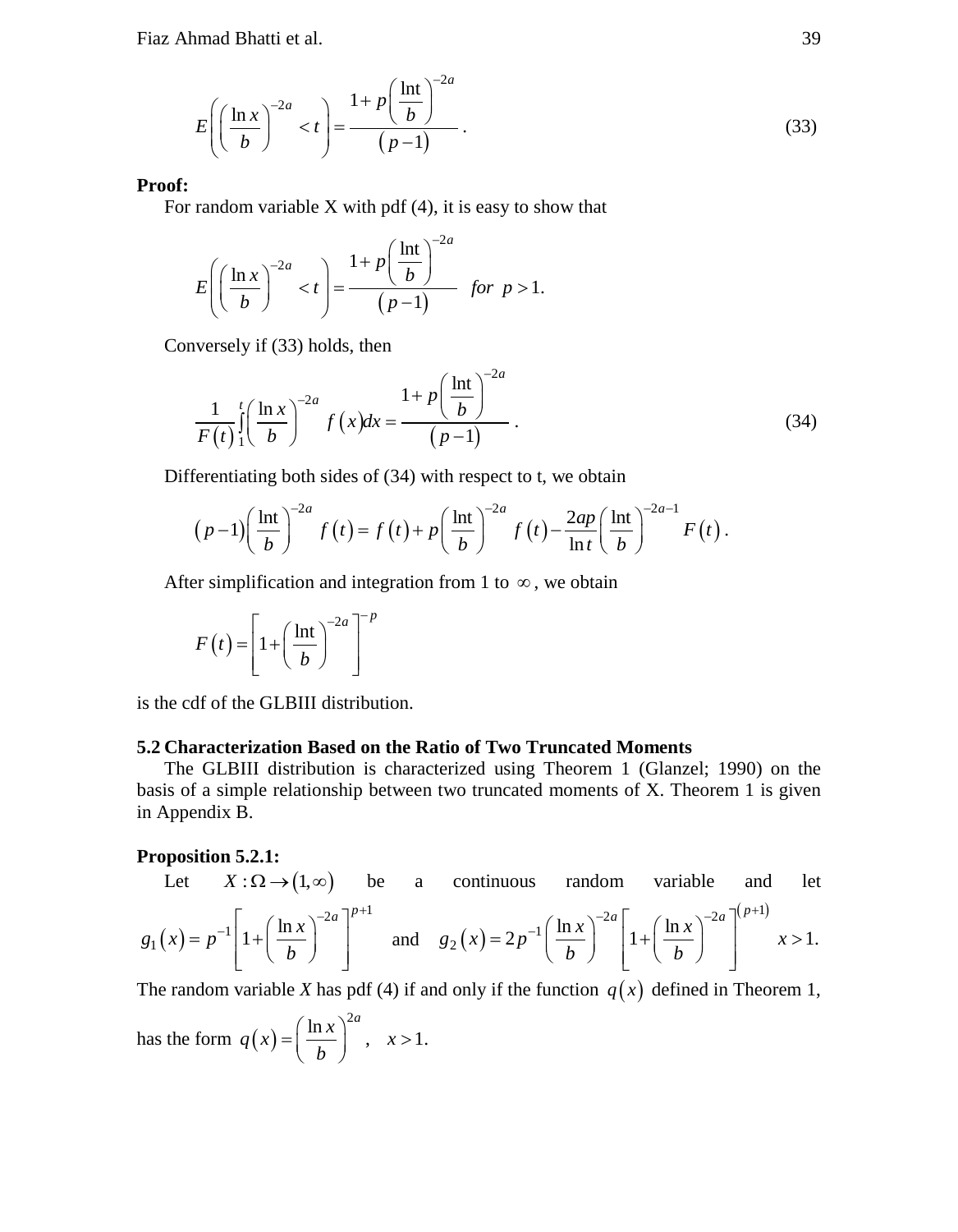#### **Proof:**

If  $X$  has pdf  $(4)$ , then

has pdf (4), then  
\n
$$
(1 - F(x))E(g_1(x)/X \ge x) = \left(\frac{\ln x}{b}\right)^{-2a}, x > 1,
$$

and

$$
(1 - F(x))E(g_2(x)/X \ge x) = \left(\frac{\ln x}{b}\right)^{-4a}, x > 1,
$$
  

$$
\frac{E[g_1(X)/X \ge x]}{E[g_2(X)/X]} = a(x) = \left(\frac{\ln x}{b}\right)^{2a} x > 1
$$

$$
\frac{E[g_1(X)/X \ge x]}{E[g_2(X)/X \ge x]} = q(x) = \left(\frac{\ln x}{b}\right)^{2a} x > 1.
$$

Also  $q(x)g_2(x)-g_1(x) \neq 0$ , for  $x > 1$ .

The differential equation  $s'(x) = \frac{q'(x)g_2(x)}{q(x)g_2(x) - q(x)g_1(x)} = \frac{1}{2}$  $\frac{q'(x)g_2(x)}{(x)g_2(x)-g_1(x)} = \frac{4a}{bx} \left(\frac{\ln x}{b}\right)^{-1}$  $s'(x) = \frac{q'(x)g_2(x)}{q(x)g_2(x)} = \frac{4a}{bx} \left( \frac{\ln x}{b} \right)$  $f'(x) = \frac{q'(x)g_2(x)}{q(x)g_2(x) - g_1(x)} = \frac{4a}{bx} \left(\frac{\ln x}{b}\right)^{-1}$  has solution >1.<br> $q'(x)g_2(x)$ <br> $q(x)g_2(x)-g_1(x) = \frac{4a}{bx} \left(\frac{\ln x}{b}\right)$ 

$$
s(x) = \ln\left(\frac{\ln x}{b}\right)^{4a}.
$$

Therefore in the light of Theorem 5.2.1, X has pdf (4).

#### **Corollary 5.2.1:**

Let  $X : \Omega \to (1, \infty)$  be a continuous random variable and let<br> $\lim_{(1, \infty)^{-2a}} \int_{-\infty}^{\infty} (1, \infty)^{-2a} \Big|^{(p+1)}$ 

$$
g_2(x) = 2p^{-1} \left( \frac{\ln x}{b} \right)^{-2a} \left[ 1 + \left( \frac{\ln x}{b} \right)^{-2a} \right]^{(p+1)}, x > 1.
$$

The pdf of X is (4) if and only if there exist functions q and  $g_1$  (defined in Theorem 1), satisfying the differential equation<br>  $\frac{q'(x)g_2(x)}{q(x)g_2(x)-g_1(x)} = \frac{4a}{bx} \left(\frac{\ln x}{b}\right)^{-1}$ . Theorem 1), satisfying the differential equation

$$
\frac{q'(x)g_2(x)}{q(x)g_2(x)-g_1(x)} = \frac{4a}{bx} \left(\frac{\ln x}{b}\right)^{-1}.
$$

#### **Remark 6.1.1:**

**Remark 6.1.1:**  
The general solution of above the differential equation is  

$$
q(x) = \left(\frac{\ln x}{b}\right)^{4a} \left[ \int \left(-\frac{2ap}{bx}\left(\frac{\ln x}{b}\right)^{-2a-1} \left[1+\left(\frac{\ln x}{b}\right)^{2a}\right]^{-\left(p+1\right)}\right] g_1(x) dx + D \right],
$$

where D is a constant.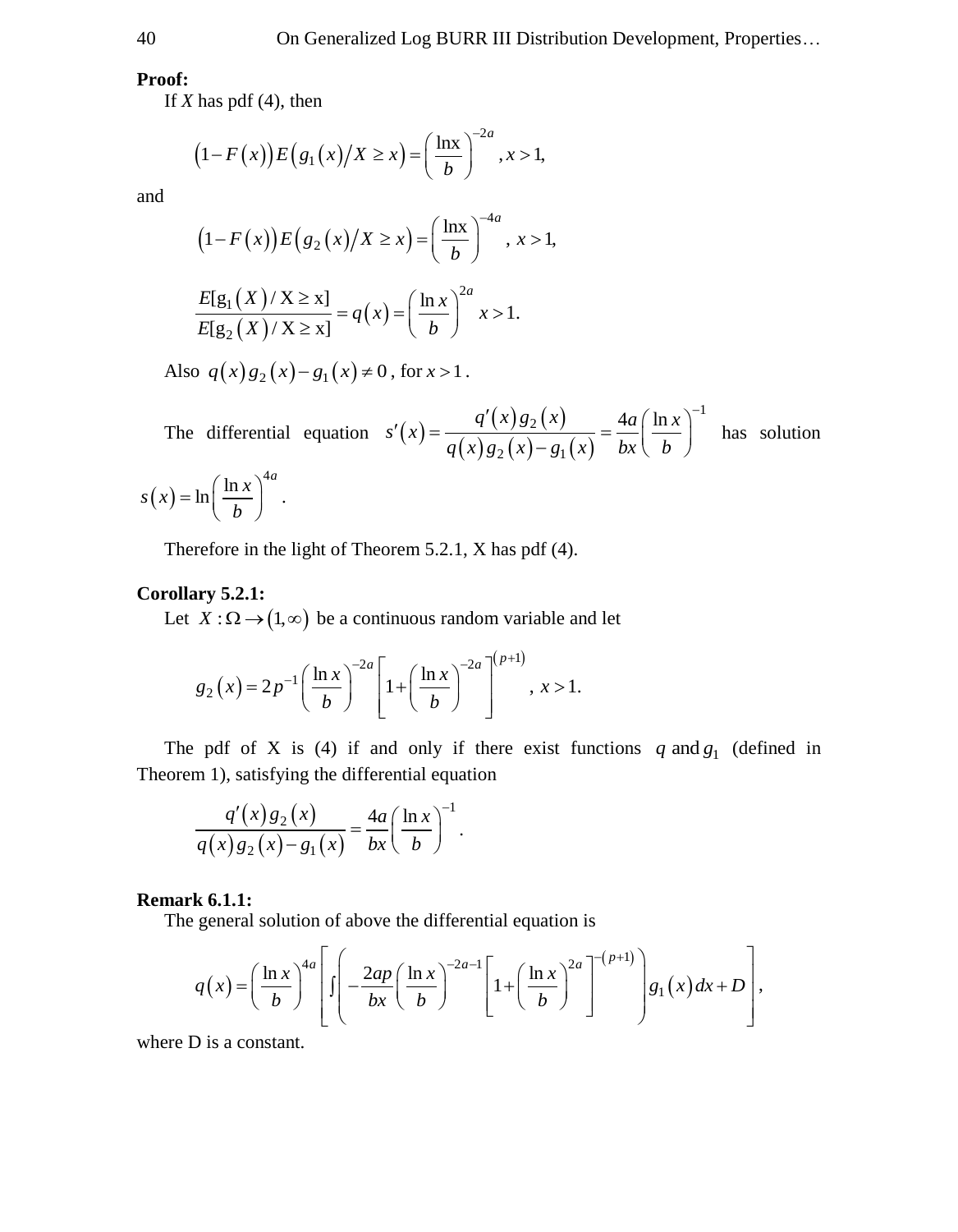#### **5.3 Characterization Based on Reverse Hazard Function**

#### **Definition 5.3.1:**

Let  $X:\Omega \to (1,\infty)$  be a continuous random variable having absolutely continuous cdf  $F(x)$  and pdf  $f(x)$  provided the reverse hazard function  $r_F$  is twice differentiable function satisfying differential equation

$$
\frac{d}{dx}\Big[\ln f\left(x\right)\Big] = \frac{r_F'\left(x\right)}{r_F\left(x\right)} + r_F\left(x\right). \tag{35}
$$

#### **Proposition 5.3.1**

Let X:  $\Omega \rightarrow (1, \infty)$  be continuous random variable. The pdf of X is (4) if and only if

its reverse hazard function, 
$$
r_F
$$
 satisfies the first order differential equation  
\n
$$
x r'_F(x) + r_F(x) = \frac{2ap\left(\frac{\ln x}{b}\right)^{-2a-2}\left[-(2a+1)-\left(\frac{\ln x}{b}\right)^{-2a}\right]}{b^2 x \left[1+\left(\frac{\ln x}{b}\right)^{-2a}\right]^2}.
$$
\n(36)

**Proof:**

If *X* has pdf (4), then (36) holds. Now if (36) holds, then  $\left(\frac{1}{2}e^{(\ln x)^{-2a-1}}\right)$ 

$$
\frac{d}{dx}\left\{\operatorname{xr}_{F}(x)\right\} = \frac{2ap}{b}\frac{d}{dx}\left\{\frac{\left(\frac{\ln x}{b}\right)^{-2a-1}}{\left[1+\left(\frac{\ln x}{b}\right)^{-2a}}\right]}\right\},\,
$$

or

$$
r_F(x) = \frac{2ap\left(\frac{\ln x}{b}\right)^{-2a-1}}{bx\left[1+\left(\frac{\ln x}{b}\right)^{-2a}\right]},
$$

is reverse hazard function of the GLBIII distribution.

#### **5.4 Characterization Based On Elasticity Function**

#### **Definition 5.4.1:**

Let  $X:\Omega \to (1,\infty)$  be a continuous random variable having absolutely continuous  $F(x)$  and pdf  $f(x)$  provided the elasticity function  $e_F(x)$  is twice differentiable function satisfying differential equation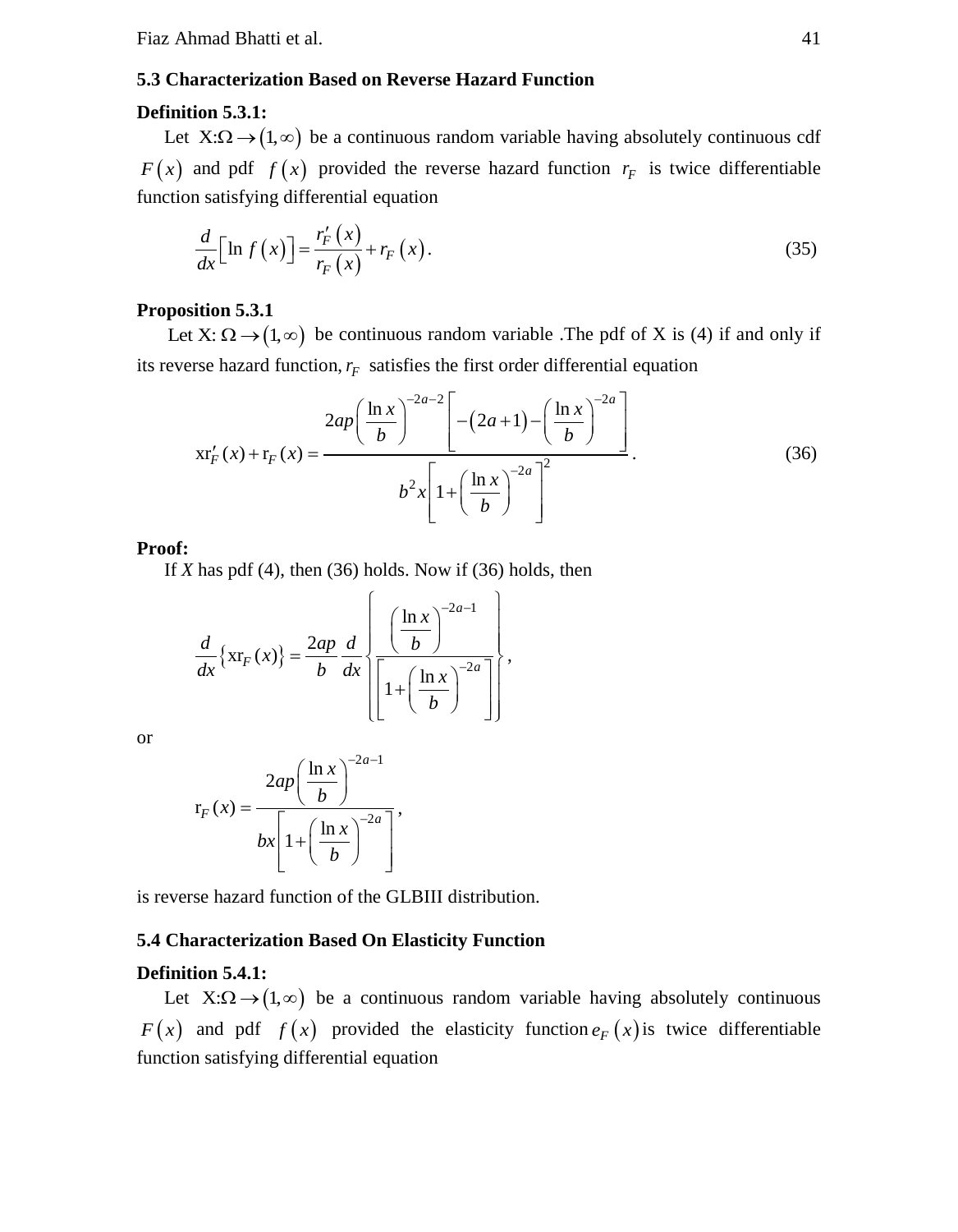42 On Generalized Log BURR III Distribution Development, Properties…

$$
\frac{d}{dx}\left[\ln f\left(x\right)\right] = \frac{e'(x)}{e\left(x\right)} + \frac{e\left(x\right)}{x} - \frac{1}{x}.
$$
\n(37)

#### **Proposition 5.4.1:**

Let  $X:\Omega \to (1,\infty)$  be continuous random variable. The pdf of X is (4) provided that its elasticity function,  $e_F(x)$  satisfies the first order differential equation

$$
e'_{F}(x) = \frac{2ap\left(\frac{\ln x}{b}\right)^{-2a-2} \left[-(2a+1)-\left(\frac{\ln x}{b}\right)^{-2a}\right]}{b^{2}x\left[1+\left(\frac{\ln x}{b}\right)^{-2a}\right]}.
$$
(38)

#### **Proof:**

If X has pdf  $(4)$ , then  $(38)$  holds. Now if  $(38)$  holds, then

$$
\frac{d}{dx}\left\{e_F(x)\right\} = \frac{2ap}{b}\frac{d}{dx}\left\{\frac{\left(\frac{\ln x}{b}\right)^{-2a-1}}{\left[1+\left(\frac{\ln x}{b}\right)^{-2a}}\right]}\right\},\,
$$

or

$$
e_F(x) = \frac{2ap\left(\frac{\ln x}{b}\right)^{-2a-1}}{b\left[1+\left(\frac{\ln x}{b}\right)^{-2a}\right]},
$$

is the elasticity function of the GLBIII distribution.

#### **6. MAXIMUM LIKELIHOOD ESTIMATION**

In this section, parameters estimates are derived using maximum likelihood method. The log likelihood function for the GLBIII distribution with the vector of parameters  $\Phi = (a, b, p)$  is *h*, *p*) is<br>  $\ln L(x_i, \Phi) = n \ln 2 + n \ln 4 + n \ln 2 - 2n a \ln b$ <br>  $\sum_{n=0}^{n} \ln x_n (2a+1) \sum_{n=0}^{n} \ln (\ln x_n) (n+1) \sum_{n=0}^{n} \ln (2n+1)$ *p*) is<br>  $L(x_i, \Phi) = n \ln 2 + n \ln 4 + n \ln 2 - 2na$  $\Phi$ ) = n ln 2 + n lna+ n lnp-2na lnb

$$
p = n \ln 2 + n \ln 2 + n \ln p - 2na \ln b
$$
  
-
$$
\sum_{i=1}^{n} \ln x_i - (2a+1) \sum_{i=1}^{n} \ln (\ln x_i) - (p+1) \sum_{i=1}^{n} \ln \left[ 1 + \left( \frac{\ln x_i}{b} \right)^{-2a} \right].
$$
 (39)

In order to compute the estimates of the parameters of the GLBIII distribution, the following nonlinear equations must be solved simultaneously: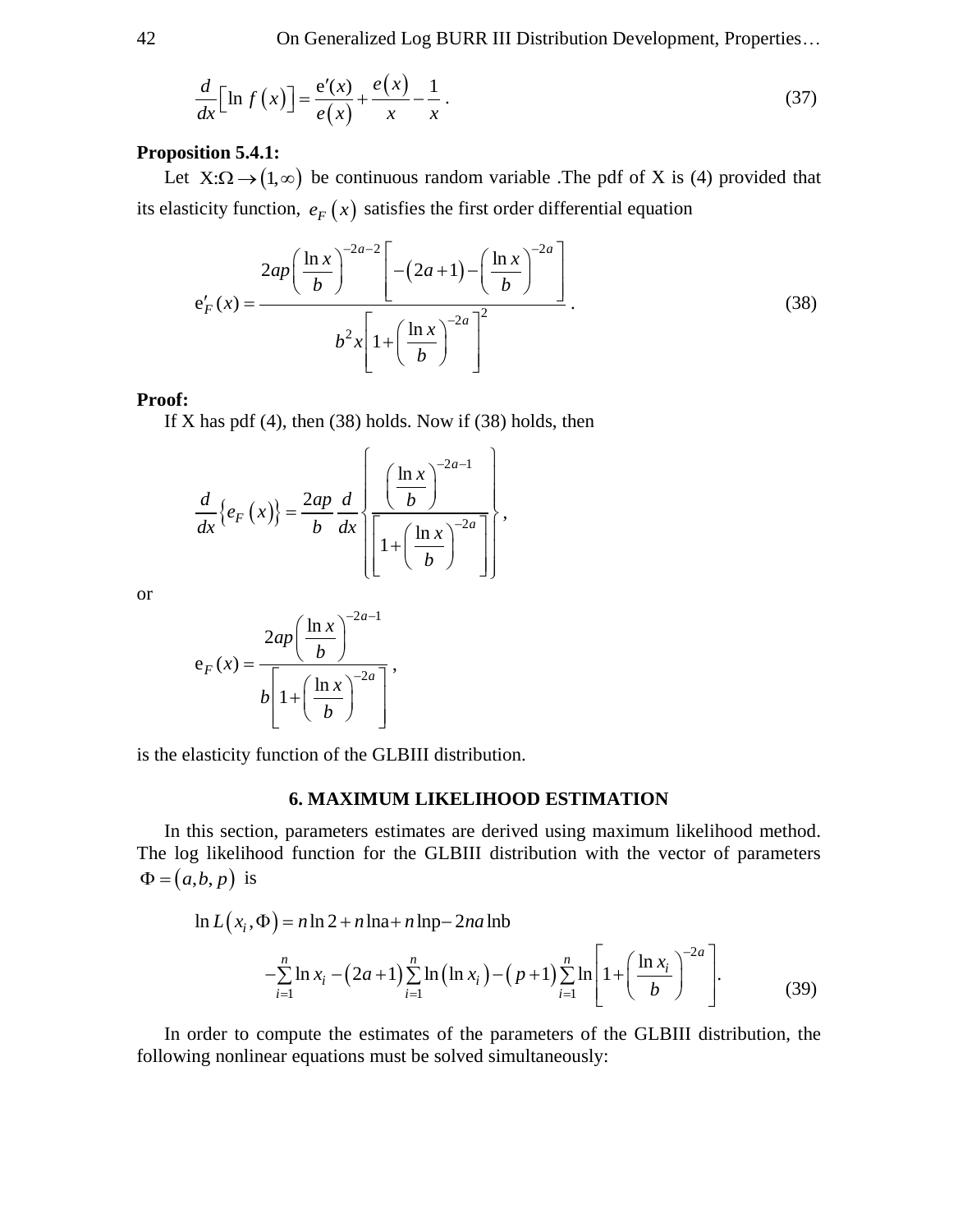$$
\frac{\partial \ln L}{\partial p} = \frac{n}{p} - \sum_{i=1}^{n} \ln \left[ 1 + \left( \frac{\ln x_i}{b} \right)^{-2a} \right] = 0,
$$
\n(40)

$$
\frac{\partial \ln L}{\partial b} = \left\{ -\frac{2na}{b} - \frac{2a(p+1)}{b} \sum_{i=1}^{n} \left( \frac{\ln x_i}{b} \right)^{-2a} \left[ 1 + \left( \frac{\ln x_i}{b} \right)^{-2a} \right]^{-1} \right\} = 0, \tag{41}
$$

$$
\frac{\partial \ln L}{\partial a} = \begin{cases}\n\frac{n}{a} - 2n \ln b - 2 \sum_{i=1}^{n} \ln (\ln x_i) + 2(p+1) \\
\frac{\partial \ln L}{\partial a} = \begin{cases}\n\frac{n}{a} - \frac{2n \ln b - 2 \sum_{i=1}^{n} \ln (\ln x_i)}{b}\n\end{cases} + \left(\frac{\ln x_i}{b}\right)^{-2a} \begin{bmatrix}\n-2a \\
b\n\end{bmatrix} = 0.
$$
\n(42)

The above equations 40-41 can be solved either directly or using the R (optim and maxLik functions), SAS (PROC NLMIXED) and Ox program (sub-routine Max BFGS) or employing non-linear optimization approaches such as the quasi-Newton algorithm.

#### **7. SIMULATION STUDY**

In this section, a simulation study to assess the performance of the MLEs of the GLBIII parameters with respect to sample size n is carried out. This performance is done based on the following simulation study:

**Step 1:** Generate 10000 samples of size *n* from the GLBIII distribution based on the inverse cdf method.

**Step 2:** Compute the MLEs for 10000 samples, say  $(\hat{a}, \hat{b}, \hat{p})$  for  $i = 1, 2,..., 10000$ based on non-linear optimization algorithm with constraint matching to range of parameters.  $(1.5, 0.75, 0.5), (2, 1, 1)$  and  $(2.5, 2, 1.5)$  are taken as the true parameter values  $(a, b, p)$ .

**Step 3:** Compute the means, biases and mean squared errors of MLEs.

For this purpose, we have selected different arbitrarily parameters and  $n = 50$ , 100, 200, 300, 500 sample sizes. All codes are written in R and the results are summarized in Table 3. The results clearly show that when the sample size increases, the MSE of estimated parameters decrease and biases drop to zero. As shape parameter increases, MSE of estimated parameters increases. This shows the consistency of MLE estimators.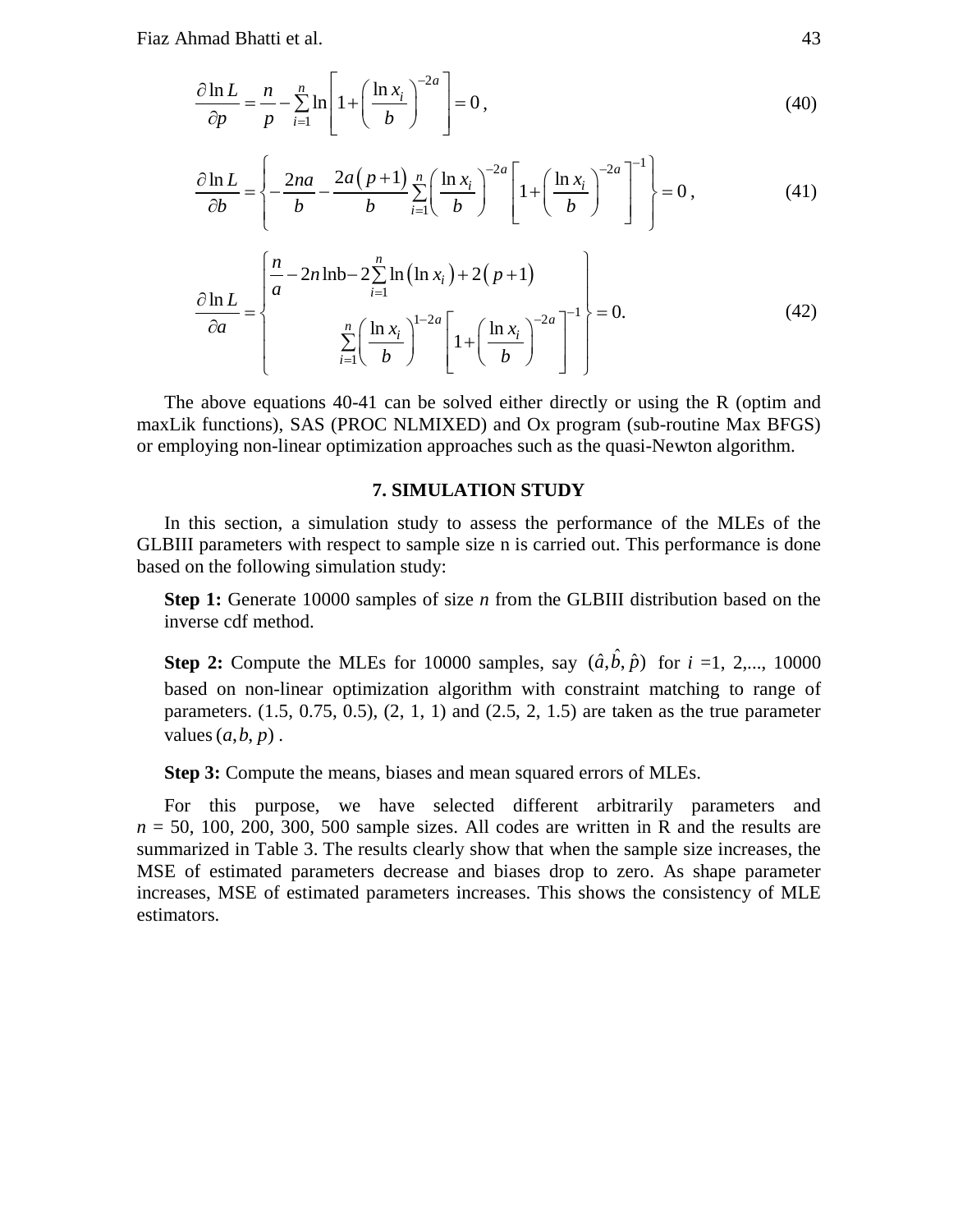|           | $(1,13,1.43,0.13)$ and $(4,1.3,1)$ |          |           |        |                    |                     |         |           |           |           |
|-----------|------------------------------------|----------|-----------|--------|--------------------|---------------------|---------|-----------|-----------|-----------|
|           | <b>Sample Statistics</b>           | $a=1.25$ | $b=0.9$   |        | $p=0.5$   $a=1.75$ | $b=1.25$   $p=0.75$ |         | $a = 2.0$ | $b=1.5$   | $p = 1.0$ |
|           | Means                              | 1.5325   | 0.8991    | 0.6659 | 1.9566             | 1.2161              | 1.5758  | 2.1376    | 1.4294    | 3.4596    |
| $n=50$    | <b>Bias</b>                        | 0.2825   | $-9e-04$  | 0.1659 | 0.2066             | $-0.0339$           | 0.8258  | 0.1376    | $-0.0706$ | 2.4596    |
|           | <b>MSE</b>                         | 9.6972   | 0.0826    | 4.2327 | 6.7392             | 0.1035              | 45.8896 | 0.9189    | 0.1547    | 190.6051  |
| n=100     | Means                              | 1.3083   | 0.8981    | 0.5354 | 1.8088             | 1.2364              | 0.8603  | 2.0545    | 1.4727    | 1.2989    |
|           | <b>Bias</b>                        | 0.0583   | $-0.0019$ | 0.0354 | 0.0588             | $-0.0136$           | 0.1103  | 0.0545    | $-0.0273$ | 0.2989    |
|           | <b>MSE</b>                         | 0.0753   | 0.0364    | 0.0668 | 0.1084             | 0.0426              | 1.2666  | 0.1273    | 0.0606    | 7.0456    |
|           | Means                              | 1.2774   | 0.8979    | 0.5146 | 1.7748             | 1.2427              | 0.7869  | 2.0273    | 1.4865    | 1.0762    |
| $n=200$   | <b>Bias</b>                        | 0.0274   | $-0.0021$ | 0.0146 | 0.0248             | $-0.0073$           | 0.0369  | 0.0273    | $-0.0135$ | 0.0762    |
|           | MSE                                | 0.0304   | 0.017     | 0.0145 | 0.0454             | 0.0192              | 0.044   | 0.0559    | 0.0267    | 0.1473    |
|           | Means                              | 1.2679   | 0.8987    | 0.5092 | 1.7686             | 1.2451              | 0.7723  | 2.017     | 1.4908    | 1.045     |
| $n = 300$ | <b>Bias</b>                        | 0.0179   | $-0.0013$ | 0.0092 | 0.0186             | $-0.0049$           | 0.0223  | 0.017     | $-0.0092$ | 0.045     |
|           | <b>MSE</b>                         | 0.0191   | 0.0111    | 0.0088 | 0.0288             | 0.0122              | 0.0252  | 0.0349    | 0.0167    | 0.0664    |
| n=500     | Means                              | 1.2598   | 0.899     | 0.5054 | 1.759              | 1.2471              | 0.7636  | 2.0118    | 1.4962    | 1.0225    |
|           | <b>Bias</b>                        | 0.0098   | $-0.001$  | 0.0054 | 0.009              | $-0.0029$           | 0.0136  | 0.0118    | $-0.0038$ | 0.0225    |
|           | <b>MSE</b>                         | 0.0108   | 0.0068    | 0.0052 | 0.0169             | 0.0074              | 0.0139  | 0.0198    | 0.0096    | 0.0322    |

**Table 3 Means, Bias and MSEs of the GLBIII distribution (1.25, 0.9, 0.5),**   $(1.75, 1.25, 0.75)$  and  $(2.15, 1)$ 

#### **8. APPLICATIONS**

 The GLBIII distribution is compared with LBIII, GBIII, BIII and Log-log distributions. Different goodness fit measures like Cramer-von Mises (W), Anderson Darling (A), Kolmogorov-Smirnov statistics with p-values, Akaike information criterion (AIC), consistent Akaike information criterion (CAIC), Bayesian information criterion (BIC), Hannan-Quinn information criterion (HQIC) and likelihood ratio statistics are computed for are computed for river peak flows series and annual maximum precipitation records using R-Package.

The better fit corresponds to smaller W, A, K-S, AIC, CAIC, BIC, HQIC and  $-\ell$ value. The maximum likelihood estimates (MLEs) of unknown parameters and values of goodness of fit measures are computed for the GLBIII distribution and its sub-models. The MLEs**,** their standard errors (in parentheses) and goodness-of-fit statistics like W, A, K-S (p-value) are given in table 4 and 6. Table 5 and 7 displays goodness-of-fit values.

#### **8.1 River Peak Flows Series:**

The data for 47 years of Styx River (Jeogla) about annual maximum flood peaks series are analyzed (Kuczera and Frank; 2015). The values of data are: 878, 541, 521, 513, 436, 411, 405, 315, 309, 300, 294, 258, 255, 235, 221, 220, 206, 196, 194, 190, 186, 177, 164, 126, 117, 111, 108, 105, 92.2, 88.6, 79.9, 74, 71.9, 62.6, 61.2, 60.3, 58, 53.5, 39.1, 26.7, 26.1, 23.8, 22.4, 22.1, 18.6, 13, 8.18.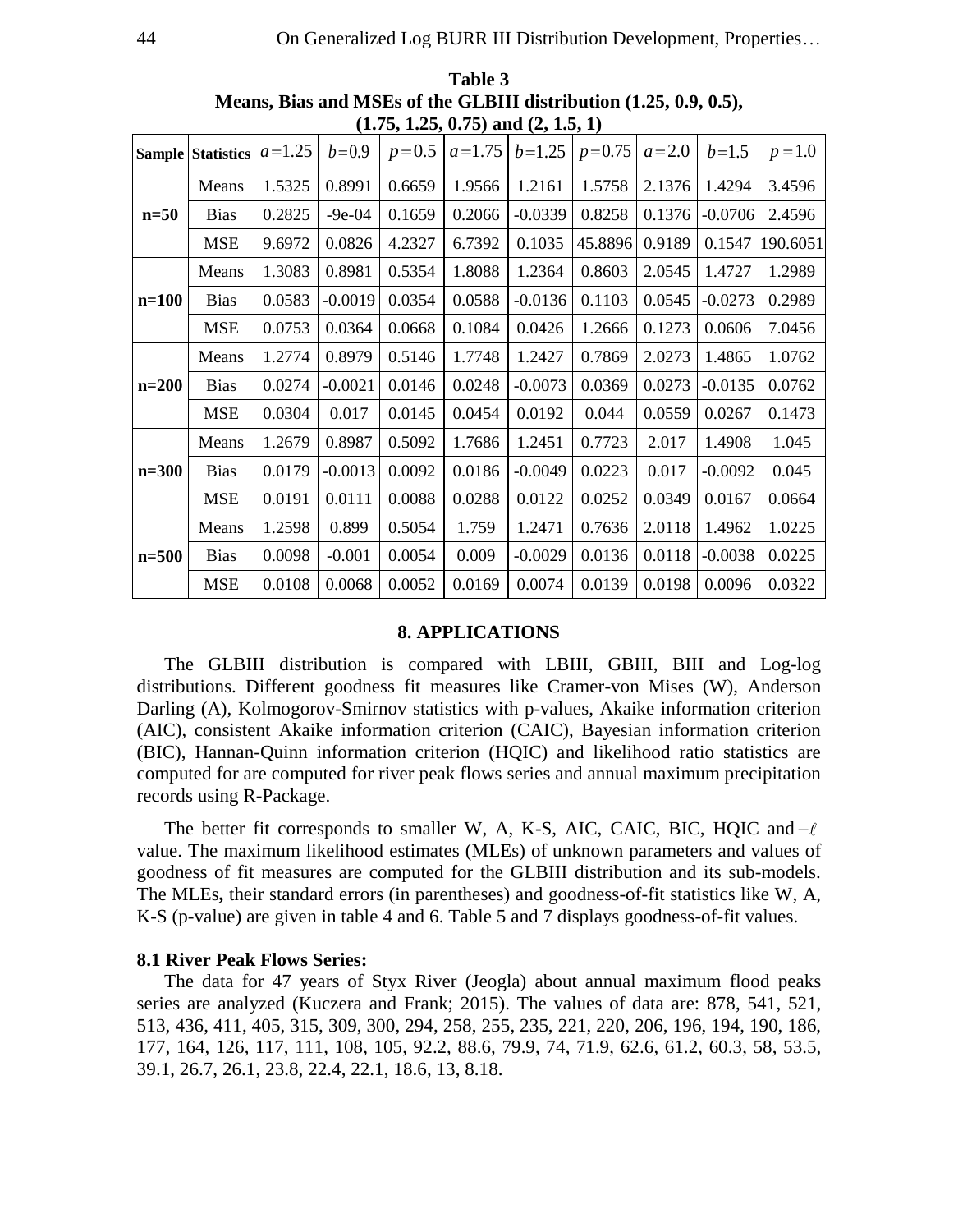|               | millis and their blandard lift of 5 (in parentheses) for Data bet 1 |              |              |                      |          |                    |  |  |  |
|---------------|---------------------------------------------------------------------|--------------|--------------|----------------------|----------|--------------------|--|--|--|
| Model         | a                                                                   | h            | р            | W                    | A        | $K-S$<br>(p-value) |  |  |  |
| <b>GLBIII</b> | 11.4601050                                                          | 6.0126550    | 0.1592211    | 0.02869574 0.1995404 |          | 0.0627             |  |  |  |
|               | (4.80067147)                                                        | (0.23905762) | (0.08340439) |                      |          | (0.9872)           |  |  |  |
| <b>LBIII</b>  | 1.658518                                                            |              | 101.995263   | 0.4409367            | 2.511915 | 0.1827             |  |  |  |
|               | (0.1604954)                                                         |              | (42.5143551) |                      |          | (0.0761)           |  |  |  |
| <b>GBIII</b>  | 2.781859                                                            | 287.895085   | 0.338965     | 0.04942164 0.3241298 |          | 0.0728             |  |  |  |
|               | (1.0735258)                                                         | (100.38211)  | (0.1979333)  |                      |          | (0.9492)           |  |  |  |
| BIII          | 43.5108866                                                          |              | 0.8943899    | 0.2313807            | 1.397193 | 0.1255             |  |  |  |
|               | (15.35191549)                                                       |              | (0.09025759) |                      |          | (0.4152)           |  |  |  |
| $Log-$        | 0.3203919                                                           |              |              | 0.09965742           | 0.62833  | 0.6759             |  |  |  |
| log           | (0.03630092)                                                        |              |              |                      |          | $(5.551e-16)$      |  |  |  |

**Table 4 MLEs and their Standard Errors (in parentheses) for Data Set I** 

|                                                  | Table 5 |  |  |
|--------------------------------------------------|---------|--|--|
| <b>Goodness-of-Fit Statistics for Data Set I</b> |         |  |  |

|               | Googness-of-Fit Blatistics for Data Bet I |             |          |             |          |  |  |  |
|---------------|-------------------------------------------|-------------|----------|-------------|----------|--|--|--|
| <b>Model</b>  | <b>AIC</b>                                | <b>CAIC</b> | BIC      | <b>HOIC</b> | $-\ell$  |  |  |  |
| <b>GLBIII</b> | 591.0896                                  | 591.6477    | 596.64   | 593.1782    | 292.5448 |  |  |  |
| LBIII         | 619.6599                                  | 619.9326    | 623.3602 | 621.0523    | 307.8299 |  |  |  |
| <b>GBIII</b>  | 594.0128                                  | 594.5709    | 599.5632 | 596.1015    | 294.0064 |  |  |  |
| <b>BIII</b>   | 603.4944                                  | 603.7672    | 607.1947 | 604.8869    | 299.7472 |  |  |  |
| $Log-log$     | 738.459                                   | 738.5481    | 740.3093 | 739.1554    | 368.2296 |  |  |  |

 The GLBIII distribution is best fitted than LBIII, GBIII, BIII and Log-log distributions because the values of all criteria of goodness of fit are significantly smaller for the GLBIII.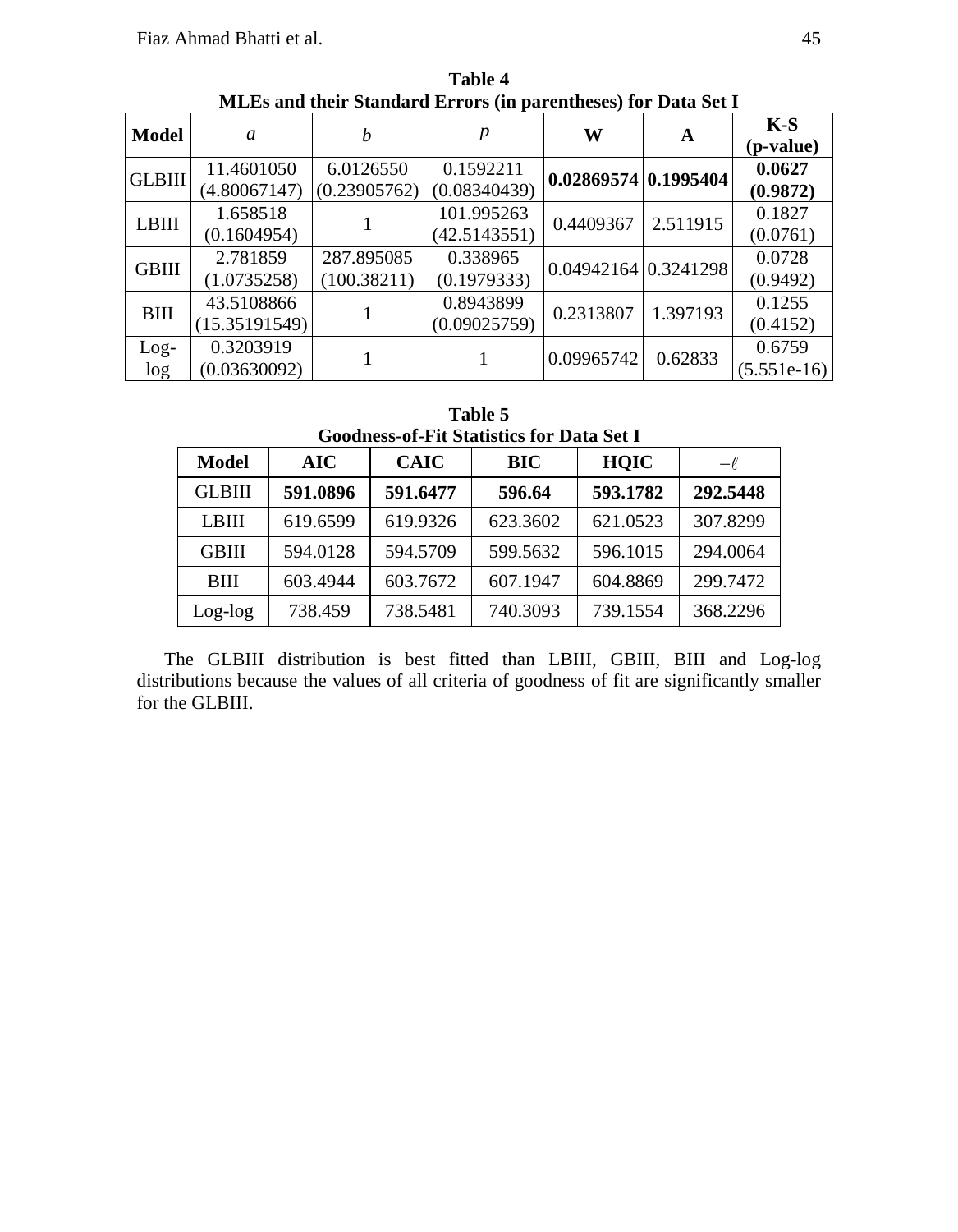

**Fig. 3: Fitted pdf, cdf, Survival and PP Plots of the GLBIII Distribution for River Peak Flows Series** 

We can also observe that the GLBIII distribution is best fitted to empirical data (Figure 3).

#### **8.2 Annual Maximum Precipitation Data:**

The dataset comprise on 59 annual maximum precipitation data of the Karachi city, Pakistan for the years 1950–2009(1987 is missing). The precipitation records are necessary for water management studies and flood defense systems. The precipitation data are used to predict the flood and drought. The precipitation data also help to minimize the risk of large hydraulic structures. The values of data are: 117.6, 157.7, 148.6, 11.4, 5.6, 63.6, 62.4, 11.8, 6.5, 54.9,39.9, 16.8, 30.2, 38.4, 76.9, 73.4, 85, 256.3, 24.9, 148.6, 160.5, 131.3, 77, 155.2, 217.2, 105.5, 166.8, 157.9, 73.6, 291.4, 210.3, 315.7, 107.7, 33.3, 302.6, 159.1, 78.7, 33.2, 52.2, 92.7,150.4, 43.7, 68.3, 20.8, 179.4, 245.7, 19.5, 30, 270.4, 160, 96.3, 185.7, 429.3, 184.9, 262.5, 80.6, 138.2, 28, 39.3.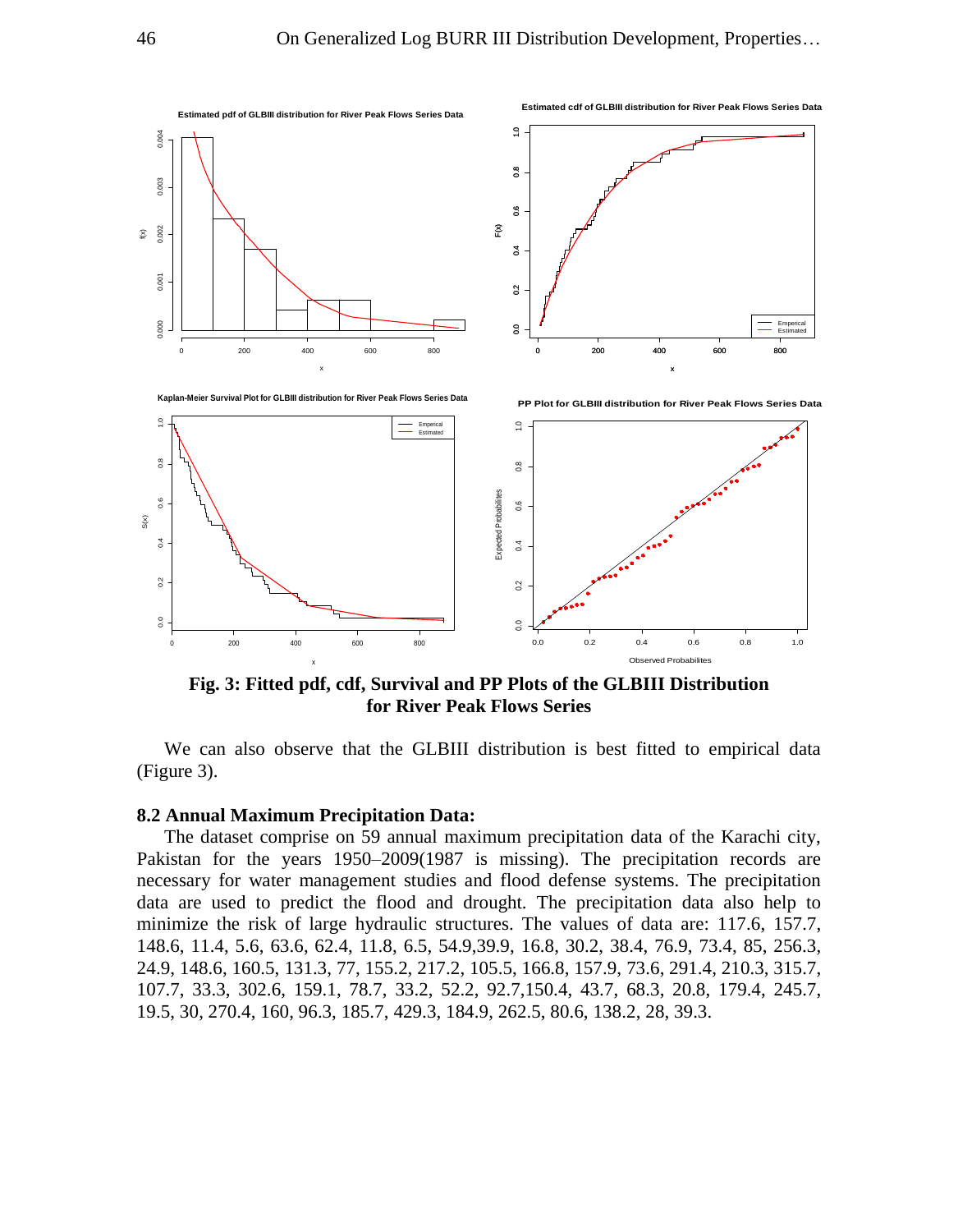| <b>Model</b>  | a                           |                                                                      | p                         | W         | A         | $K-S$<br>(p-value)      |
|---------------|-----------------------------|----------------------------------------------------------------------|---------------------------|-----------|-----------|-------------------------|
| <b>GLBIII</b> | 16.1115744<br>(7.14847882)  | 5.5874251<br>$\frac{(0.16009004)(0.05820963)}{0.03142441}$ 0.1881365 | 0.1112545                 |           |           | 0.0599<br>(0.984)       |
| <b>LBIII</b>  | 1.488039<br>(0.1218159)     | 48.805267<br>(14.4169169)                                            |                           | 0.672348  | 3.974308  | 0.2168<br>(0.007787)    |
| <b>GBIII</b>  | 4.2809076<br>(1.5556558)    | 216.3395534<br>(41.4512185)                                          | 0.2198697<br>(0.1067724)  | 0.0603646 | 0.3639023 | 0.081<br>(0.8335)       |
| <b>BIII</b>   | 36.2259705<br>(10.45670494) |                                                                      | 0.9234018<br>(0.08016585) | 0.345271  | 2.113796  | 0.146<br>(0.1616)       |
| $Log-log$     | 0.3475763<br>(0.03513562)   |                                                                      |                           | 0.1660651 | 1.019286  | 0.6658<br>$(< 2.2e-16)$ |

**Table 6 MLEs and their Standard Errors (in parentheses) for Data Set II**

|               | <b>Goodness-of-Fit Statistics for Data Set II</b> |             |          |             |          |  |  |  |  |
|---------------|---------------------------------------------------|-------------|----------|-------------|----------|--|--|--|--|
| <b>Model</b>  | AIC                                               | <b>CAIC</b> | BIC      | <b>HOIC</b> | $-\ell$  |  |  |  |  |
| <b>GLBIII</b> | 680.9666                                          | 681.4029    | 687.1992 | 683.3995    | 337.4833 |  |  |  |  |
| LBIII         | 733.1876                                          | 733.4019    | 737.3427 | 734.8096    | 364.5938 |  |  |  |  |
| <b>GBIII</b>  | 684.4543                                          | 684.8907    | 690.6869 | 686.8873    | 339.2272 |  |  |  |  |
| <b>BIII</b>   | 706.385                                           | 706.5992    | 710.54   | 708.00693   | 351.1925 |  |  |  |  |
| $Log-log$     | 872.7224                                          | 872.7926    | 874.8    | 873.5334    | 435.3612 |  |  |  |  |

**Table 7** 

 The GLBIII distribution is best fitted than LBIII, GBIII, BIII and Log-log distributions because the values of all criteria of goodness of fit are significantly smaller for GLBIII.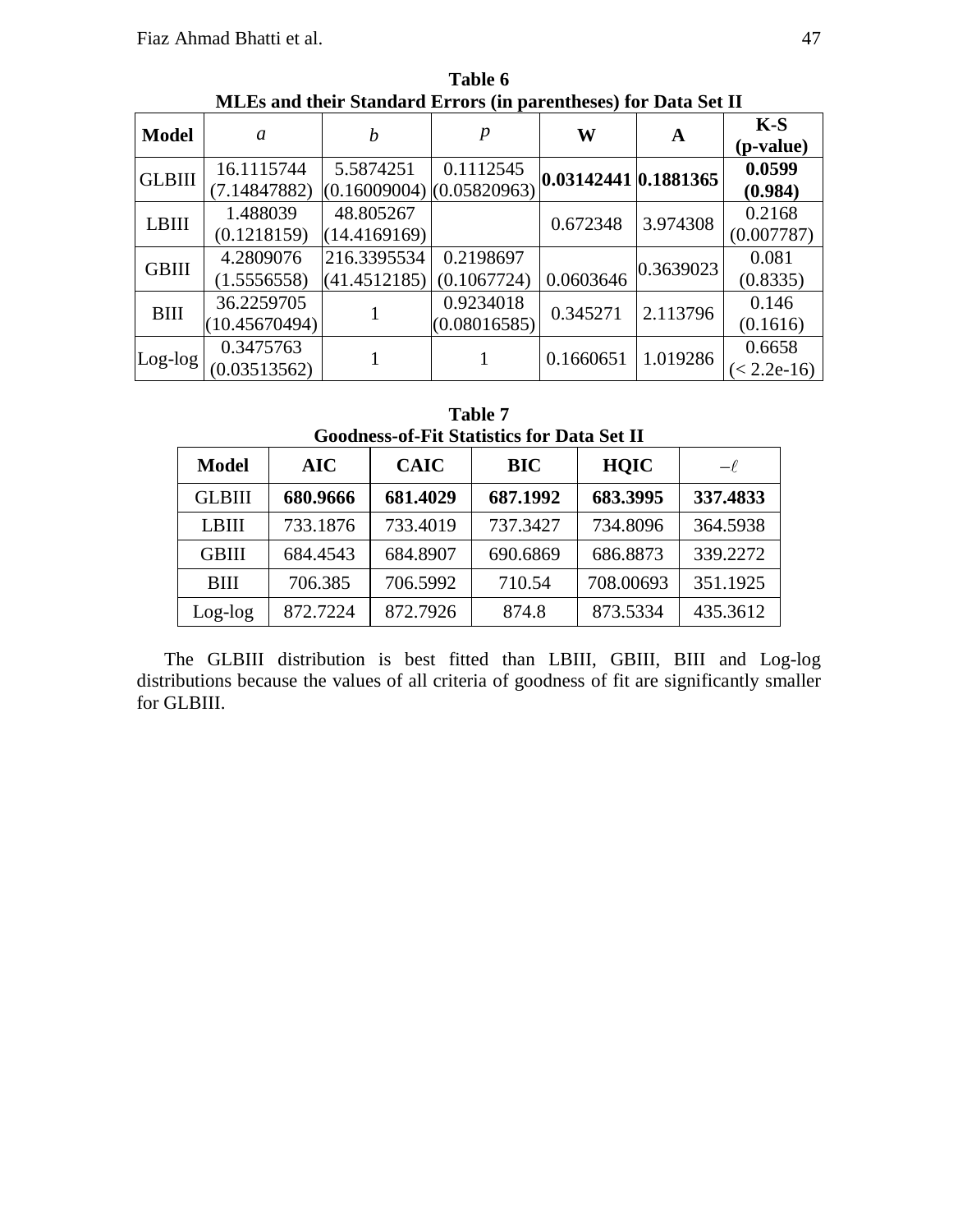

**Fig. 4: Fitted pdf, cdf, Survival and PP Plots of the GLBIII Distribution for River Peak Flows Series**

We can also perceive that the GLBIII distribution is best fitted to empirical data (Figure 4).

#### **9. CONCLUDING REMARKS**

We have proposed the GLBIII distribution, developed on the basis of the generalized log Pearson differential equation. The GLBIII distribution is also derived from transformation and compounding mixture of distributions. The GLBIII distribution is very flexible due to its density and hazard rate function accommodating various shapes. We have studied certain properties including descriptive measures, sub-models, ordinary moments, factorial moments and moments of order statistics, incomplete moments reliability and uncertainty measures. Two important characterizations of the GLBIII distribution are studied. Maximum likelihood estimates of the parameters for the GLBIII distribution are computed. The simulation study has performed for the GLBIII distribution to assess and illustrate the performance of the MLEs. Goodness of fit has shown that the GLBIII distribution is better fit. Applications of the GLBIII model to river peak flows series and annual maximum precipitation data are illustrated to show the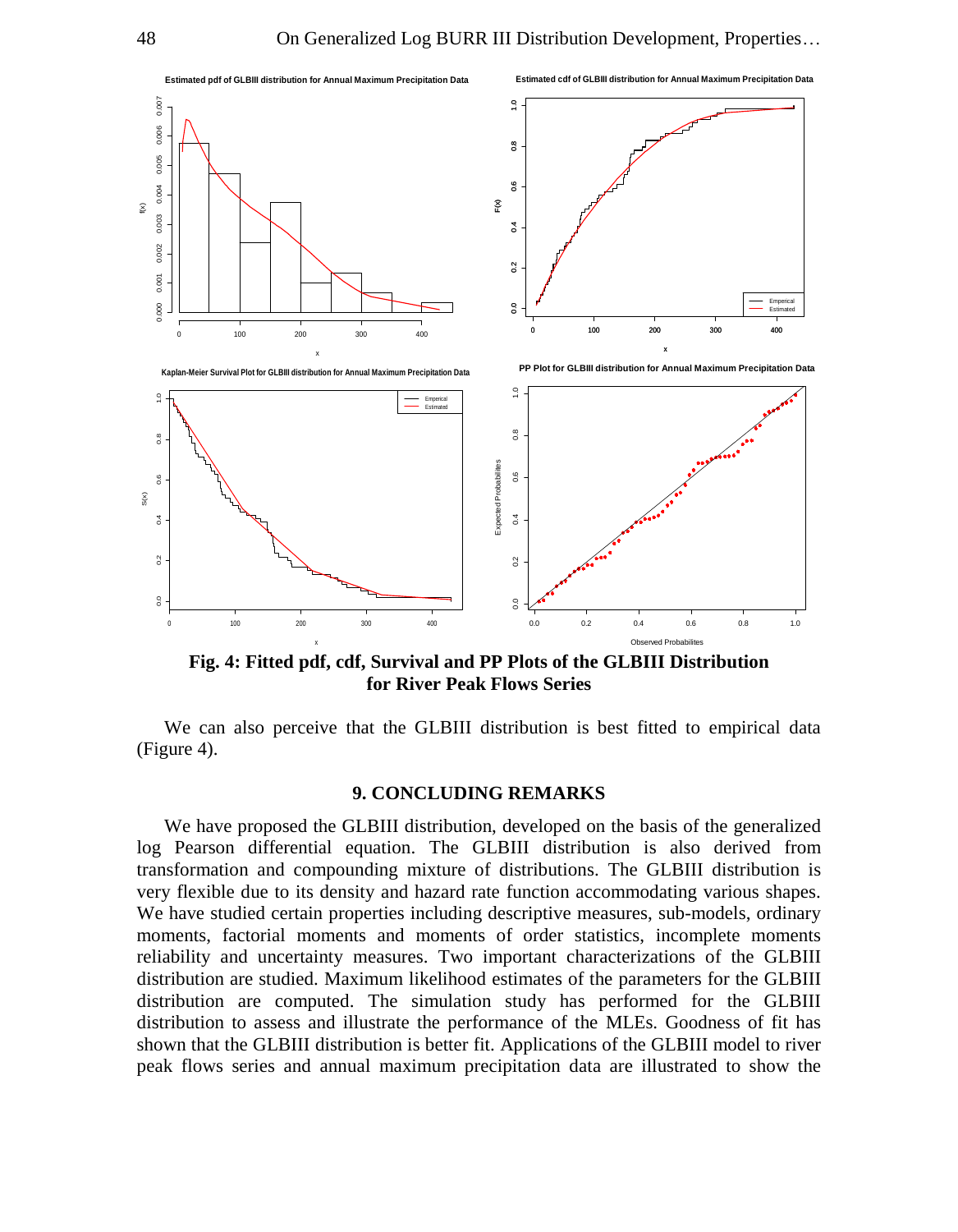significance and flexibility of the GLBIII distribution. We have shown that the GLBIII distribution is empirically better for hydrological and climatic applications.

#### **REFERENCES**

- 1. Ali, A., Husnain, S.A. and Ahmad, M. (2015). Modified Burr III distribution, Properties and Applications. *Pak. J. Statist.*, 31(6), 697-708.
- 2. Alizadeh, M., Cordeiro, G.M., Nascimento, A.D., Lima, M.D.C.S. and Ortega, E.M. (2017). Odd-Burr generalized family of distributions with some applications. *Journal of Statistical Computation and Simulation*, 87(2), 367-389.
- 3. Awad, A.M. and Alawneh, A.J. (1987). Application of Entropy to a life-Time Model. *IMA Journal of Mathematical Control & Information*, 4, 143-147.
- 4. Benjamin, S.M., Humberto, V.H. and Arnold, B.C. (2013). Use of the Dagum Distribution for Modeling Tropospheric Ozone levels. *J. Env. Stat.*, 5(6) 1-11.
- 5. Bhattacharyya, G.K. and Johnson, R.A. (1974). Estimation of reliability in a multicomponent stress-strength model. *Journal of the American Statistical Association*, 69(348), 966-970.
- 6. Bhatti, F.A., Ali, A., Hamedani, G.G. and Ahmad, M. (2018a). On Generalized Log Burr XII Distribution. *Pakistan Journal of Statistics and Operation Research*, 14(3), 615-643.
- 7. Bhatti, F.A., Hamedani, G.G. and Ahmad, M. (2018b). On Modified Log Burr XII Distribution. *JIRSS-Journal of the Iranian Statistical Society*, 17(2), 57-89.
- 8. Burr, I.W. (1942). Cumulative frequency distributions. *Ann. Math. Stat.*, 13, 215-232.
- 9. Cordeiro, G.M., Gomes, A.E., da-Silva, C.Q. and Ortega, E.M. (2017). A useful extension of the Burr III distribution. *Journal of Statistical Distributions and Applications*, DOI 10.1186/s40488-017-0079-y
- 10. Dagum, C.A. (1977). New model of personal income distribution: specification and estimation. *Eco. Apl*., 30, 413-437.
- 11. Glänzel, W.A. (1990). Some consequences of a characterization theorem based on truncated moments, *Statistics*, 21, 613-618.
- 12. Gomes, A.E., da-Silva, C.Q. and Cordeiro, G.M. (2015). Two extended Burr models: Theory and practice. *Communications in Statistics-Theory and Methods*, 44(8), 1706- 1734.
- 13. Gove, J.H., Ducey, M.J., Leak, W.B. and Zhang, L. (2008). Rotated sigmoid structures in managed uneven-aged northern hardwork stands: a look at the Burr Type III distribution. *Foresty,* 81(2), 161-176.
- 14.Jamal, F., Nasir, M.A., Tahir, M.H. and Montazeri, N.H. (2017). The odd Burr-III family of distributions. *Journal of Statistics Applications and Probability*, 6(1), 105-122.
- 15. Kehinde, O., Osebi, A. and Ganiyu, D. (2018). A New Class of Generalized Burr III Distribution for Lifetime Data. *International Journal of Statistical Distributions and Applications*, 4(1), 6-21.
- 16. Kleiber, C. and Kotz, S. (2003). *Statistical size distribution in economics and actuarial sciences*. New York, John Wiley & Sons.
- 17. Kuczera, G. and Frank, S. (2015). *Australian Rainfall Runo Book 3*, Chapter 2: At-Site Flood Frequency Analysis-Draft, Engineers Australia, 10 March 2015, downloaded 05 October 2015.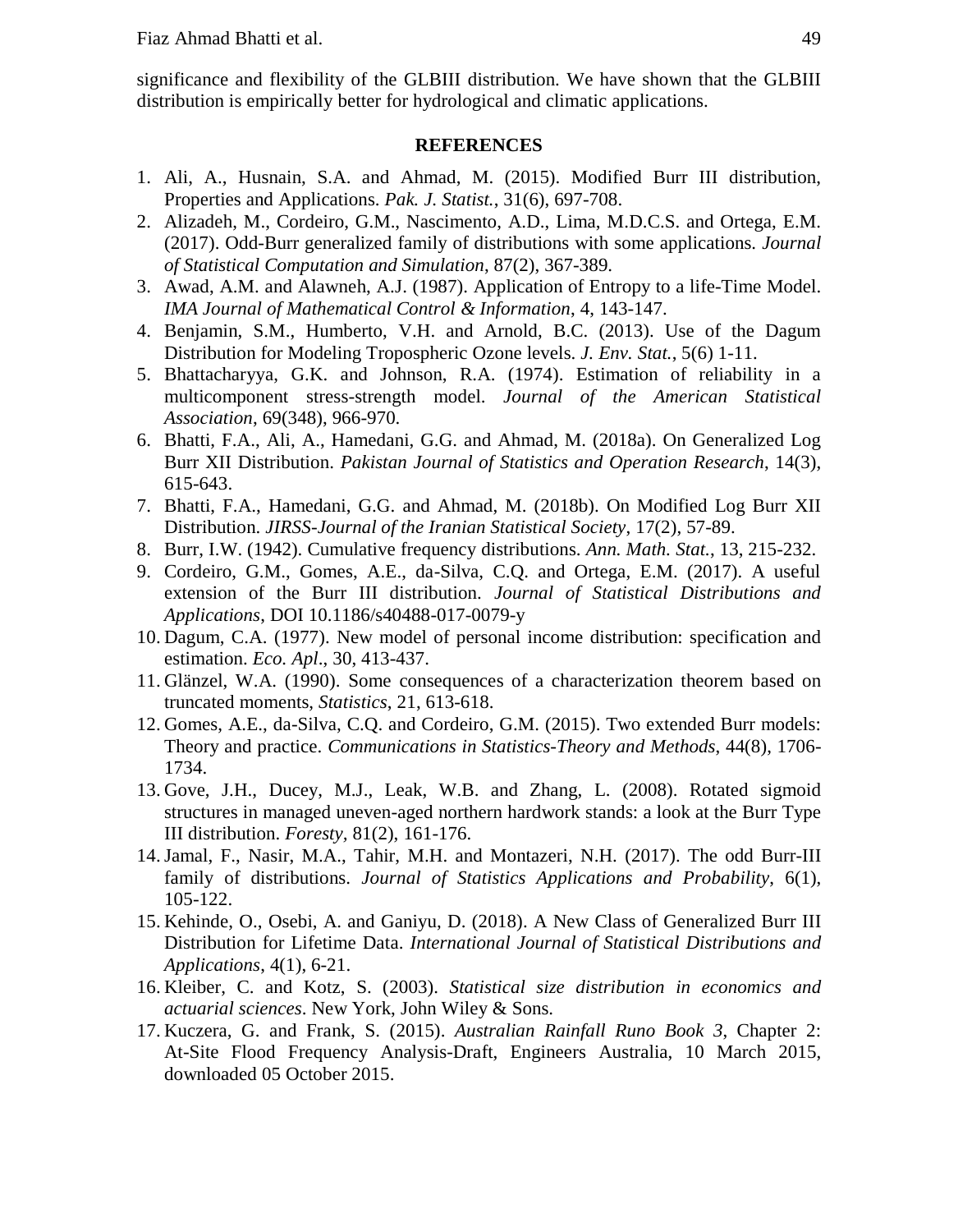- 18. Mielke, P.W. (1973). Another family of distributions for describing and analyzing precipitation data. *J. Appl. Meterol.,* 12, 275-280.
- 19. Moisheer, A.S.A. (2016). A mixture of two Burr Type III distributions: Identifiability and estimation under type II censoring. *Mathematical Problems in Engineering*. [http://dx.doi.org/10.1155/2016/7035279.](http://dx.doi.org/10.1155/2016/7035279)
- 20. Nasir, A., Bakouch, H.S. and Jamal, F. (2018). Kumaraswamy odd Burr G family of distributions with applications to reliability data. *Studia Scientiarum Mathematicarum Hungarica*, 55(1), 94-114.
- 21. Kehinde, O., Osebi, A. and Ganiyu, D. (2018). A New Class of Generalized Burr III Distribution for Lifetime Data. *Journal of Statistical Distributions and Applications*. Vol, 4(1), 6-21.
- 22. Réyni, A. (1970). *Probability Theory*. Dover Publications.
- 23. Shannon, C.E. (1948). A mathematical theory of communication. *Bell System Technical Journal*, 27, 379-423.
- 24. Shaked, M., Shanthikumar, J.G. and Tong, Y.L. (1995). Stochastic orders and their applications. *SIAM Review*, 37(3), 477-478.
- 25. Shao, Q., Chen, Y.D. and Zhang, L. (2008). An extension of three-parameter Burr III distribution for low-flow frequency analysis. *Comput. Stat. Data Anal*., 52, 1304-1314.
- 26. Sinner, C., Dominicy, Y., Ley, C., Trufin, J. and Weber, P. (2016). *An Interpolating Family of Size Distributions*. arXiv preprint arXiv: 2016; 1606.04430.
- 27. Tsallis, C. (1988). Possible generalization of Boltzmann-Gibbs statistics. *Journal of Statistical Physics*, 52(1), 479-487.